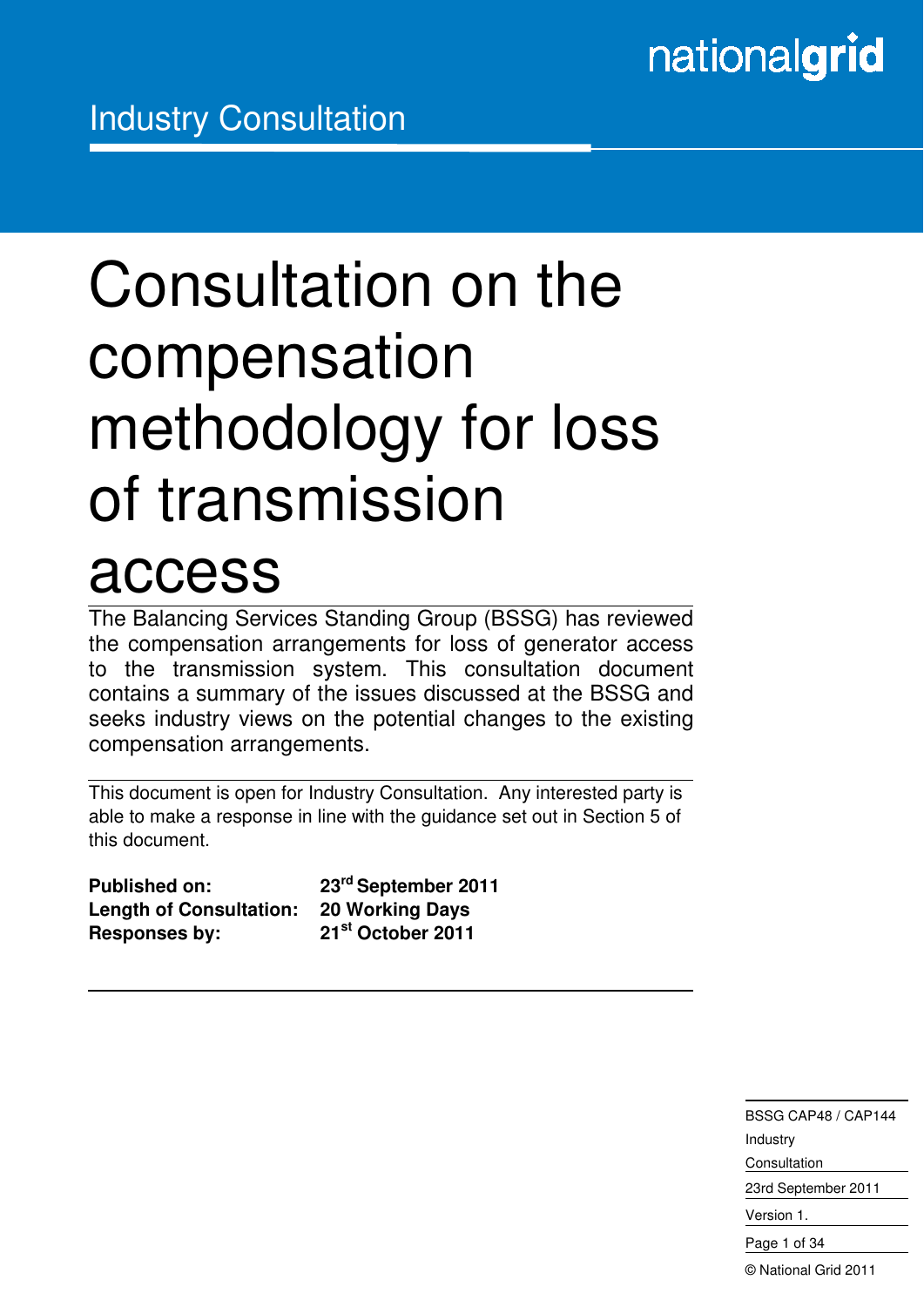| 1           |                                                                    | <b>Any Questions?</b>             |
|-------------|--------------------------------------------------------------------|-----------------------------------|
| $\mathbf 2$ |                                                                    | Contact:                          |
| 3           | Key areas of loss of transmission access and compensation          | <b>Tariq Hakeem</b>               |
|             |                                                                    |                                   |
|             |                                                                    |                                   |
| 3.1         | Alignment of Temporary Physical Disconnection and Emergency De-    |                                   |
|             |                                                                    | tarig.hakeem@uk.ngrid             |
| 3.2<br>3.3  | Potential changes to the existing compensation schemes 8           |                                   |
|             | 3.3.1                                                              |                                   |
|             | 3.3.2                                                              | 01926 655 439                     |
|             | 3.3.3                                                              |                                   |
|             | Compensation over and above the existing levels 11<br>3.3.4        | the control of the control of the |
|             | Comparison of potential changes to compensation schemes11<br>3.3.5 |                                   |
| 3.4         |                                                                    |                                   |
| 3.5         | Obligations on both users to raises claims and National Grid to    |                                   |
|             |                                                                    |                                   |
| 3.6         |                                                                    |                                   |
|             |                                                                    |                                   |
| 4           |                                                                    |                                   |
|             |                                                                    |                                   |
| 5           |                                                                    |                                   |
|             |                                                                    |                                   |
| 6           | APPENDIX A - Potential incidents leading to disconnection  16      |                                   |
|             |                                                                    |                                   |
| 7           |                                                                    |                                   |
| 8           | APPENDIX C: Details of CAP48 and CAP144, and other related         |                                   |
|             |                                                                    |                                   |
|             |                                                                    |                                   |
| 8.1         |                                                                    |                                   |
| 8.2         |                                                                    |                                   |
| 8.3         |                                                                    |                                   |
| 8.4         | CAP94: 'Limited Duration Transmission Entry Capacity'24            |                                   |
| 8.5         | CAP144: 'Emergency Instruction to Emergency De-energise'24         |                                   |
|             |                                                                    |                                   |
| 9           | APPENDIX D: Definitions of Interruption, Allowed Interruption,     |                                   |
|             |                                                                    |                                   |
|             |                                                                    |                                   |
| 10          | APPENDIX E: An example showing the effect of potential             |                                   |
|             | changes on the compensation levels for loss of transmission access |                                   |
|             |                                                                    |                                   |
| 10.1        |                                                                    |                                   |
| 10.2        |                                                                    |                                   |
| 10.3        |                                                                    |                                   |
| 10.4        |                                                                    |                                   |
|             |                                                                    | <b>BSSG CAP48 / CAI</b>           |
| 11          |                                                                    | Industry                          |
|             |                                                                    | Consultation                      |



**tariq.hakeem@uk.ngrid.com**

BSSG CAP48 / CAP144 Industry Consultation 23rd September 2011 Version 1. Page 2 of 34 © National Grid 2011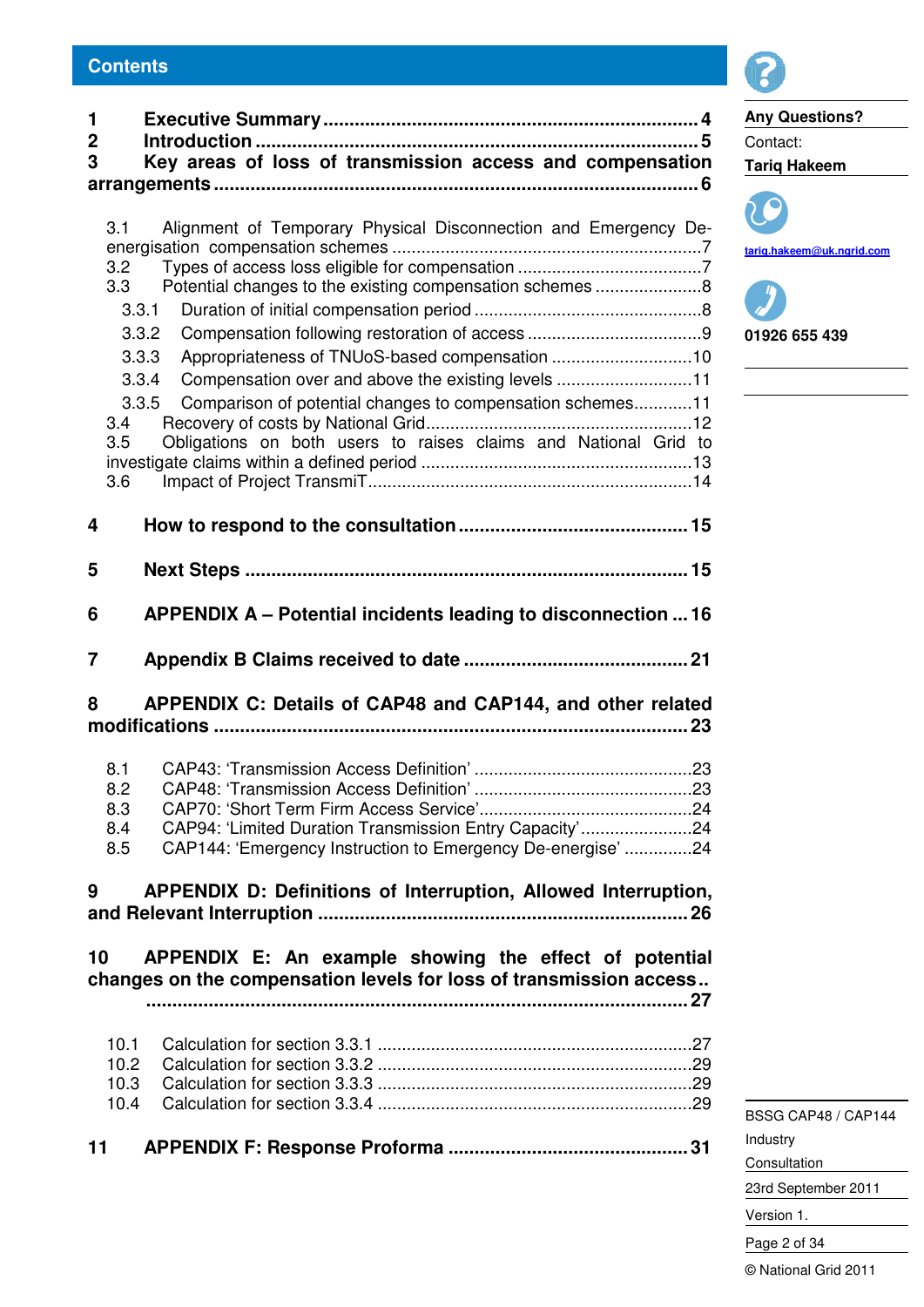#### **About this document**

The Balancing Services Standing Group (BSSG), established under the governance of the Connection and Use of System (CUSC) Panel has discussed the compensation arrangements for loss of transmission access. Some members of the BSSG have stated it is appropriate to amend the compensation arrangements in light of the experience gained from the operation of the current compensation schemes.

This consultation requests interested parties for their views on a number of specific points discussed by the BSSG. Following receipt of responses to this consultation, a report will be produced by the BSSG with appropriate conclusions and recommendations. This report could be used as the basis for developing any CUSC modification proposals to incorporate any recommendations.

> BSSG Consultation on loss of transmission access 23rd September 2011 Version 1.0 Page 3 of 34 © National Grid 2011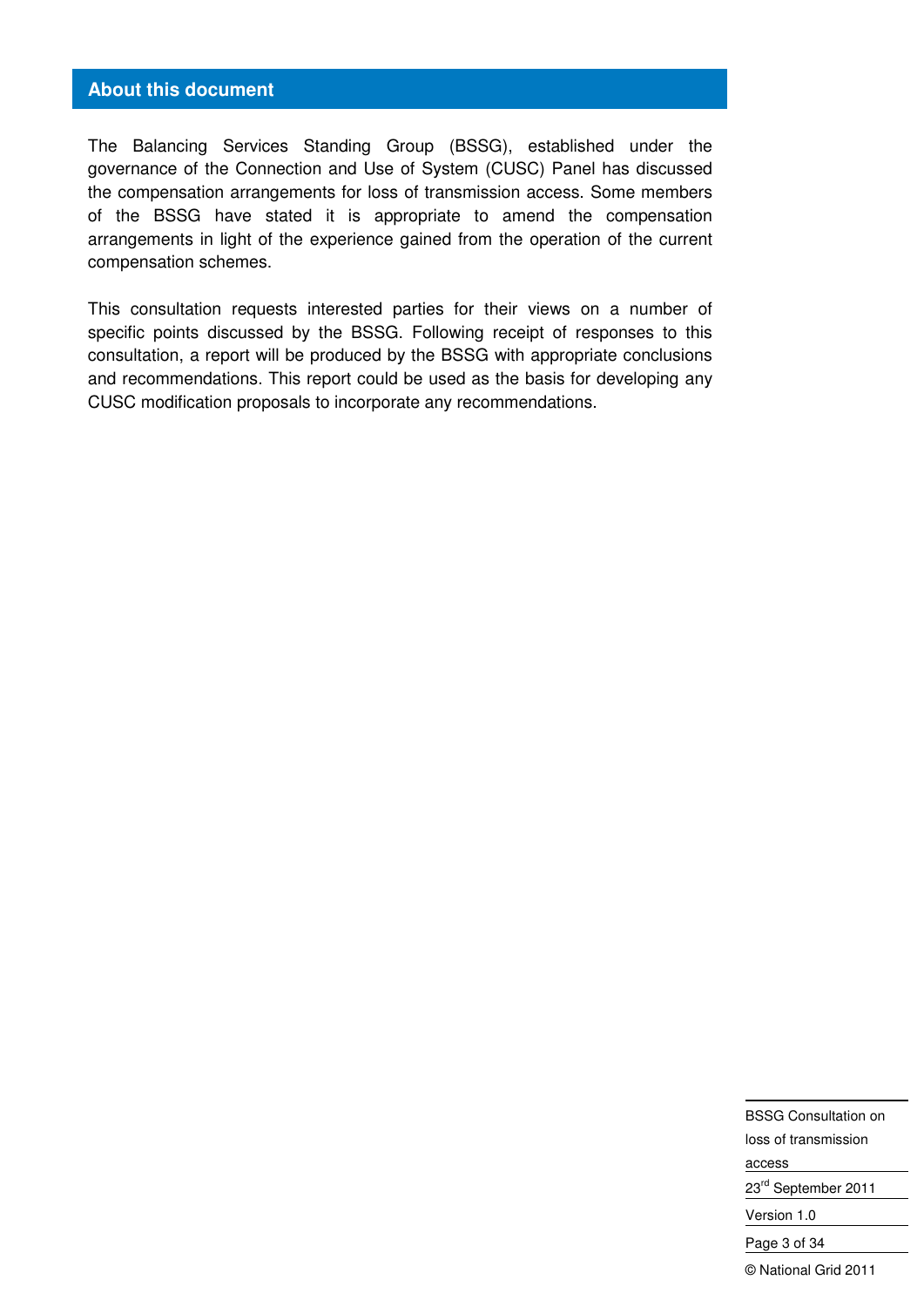## **1 Executive Summary**

The BSSG (Balancing Services Standing Group) is an industry group set up under the governance of the CUSC Panel to provide a focal point for discussions relating to balancing services as well as other areas of industry interest.

One area the BSSG has discussed is the compensation payable to generators for loss of transmission access. Generators are currently compensated for loss of transmission access under  $CAP48<sup>1</sup>$  and  $CAP144<sup>2</sup>$ . CAP48 covers compensation for notified and eligible unplanned loss of access whereas CAP144 covers payments for de-synchronisation under emergency de-energisation instructions.

This consultation requests industry views on a number of specific areas discussed by the BSSG which include:

- 1. Alignment of CAP48 and CAP144 compensation schemes
- 2. Types of access loss eligible for compensation
- 3. Potential changes to the existing compensation schemes
	- a) Duration of initial compensation period
	- b) Compensation following restoration of access
	- c) Appropriateness of TNUoS-based compensation
	- d) Compensation over and above the existing levels
	- e) Comparison of potential changes to compensation schemes
- 4. Recovery of costs by National Grid
- 5. Obligations on both users to raise a claim and National Grid to investigate a claim within a defined period

Following receipt of responses to this consultation, a report will be produced by the BSSG with appropriate conclusions and recommendations. This report could be used as the basis for developing any CUSC modification proposals to incorporate any recommendations.

#### **How to Respond**

The consultation questions listed in Section 3 of this document are summarised in a proforma in Appendix F. Please complete the proforma in Appendix F and send your responses to tarig.hakeem@uk.ngrid.com by 21<sup>st</sup> October 2011.

#### **Document Structure**

-

The remainder of the document is structured as follows:

Section 2 - This section provides description of the existing compensation arrangements for loss of transmission access.

Section 3 - This section summarises the issues discussed at the BSSG, including details of the consultation questions.

Section 4 – This section provides details of how to respond to the consultation Section 5 - This section provides details of the next steps in the consultation process

Sections 6-11 – Appendices A to F



#### **BSSG**

The BSSG meets every 4-6 weeks, membership is open to interested industry parties. Details of the BSSG and meeting documentation can be viewed using the following link:

http://www.nationalgrid. com/uk/Electricity/Code s/systemcode/workings tandinggroups/bssg/ind ex.htm

BSSG CAP48 / CAP144 Industry Consultation 23rd September 2011 Version 1. Page 4 of 34

<sup>&</sup>lt;sup>1</sup> CAP48 - Firm Access and Temporary Physical Disconnection

 $2$  CAP144 – Emergency Instruction to Emergency De-energise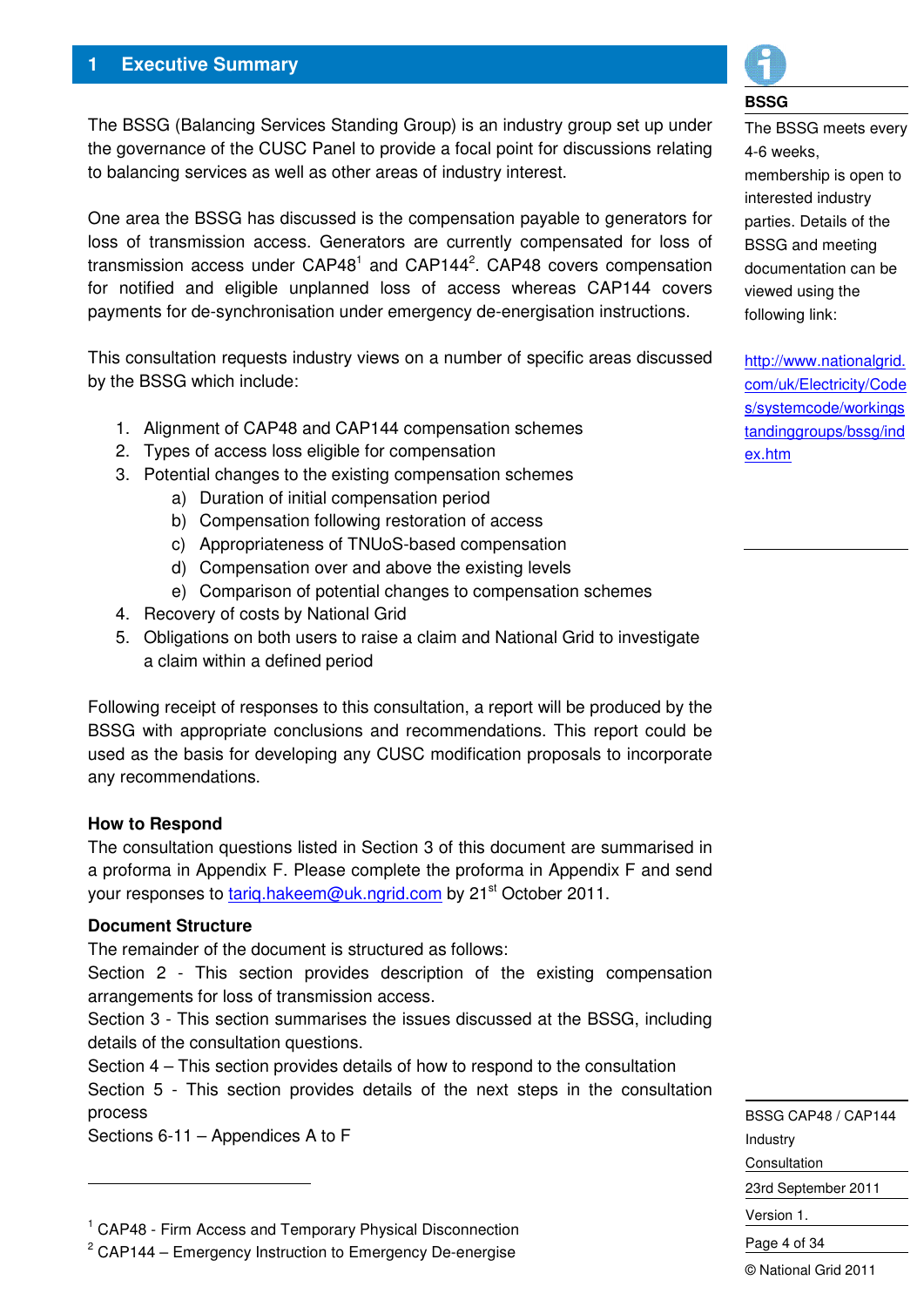The BSSG (Balancing Services Standing Group) is an industry group set up under the governance of the CUSC Panel to provide a focal point for discussions relating to balancing services as well as other areas of industry interest.

One area the BSSG has discussed is the compensation payable to generators for loss of transmission access. Generators are currently compensated for loss of transmission access under  $CAP48<sup>3</sup>$  (Temporary Physical Disconnection<sup>4</sup>) and  $CAP144<sup>5</sup>$  (Emergency De-energisation $<sup>6</sup>$ ). CAP48 covers compensation for notified</sup> and eligible unplanned loss of access whereas CAP144 covers payments for desynchronisation under emergency de-energisation instructions. More detailed information on these two modifications and other related modifications is given in Appendix C.

The compensation amount depends on the level of notice period for loss of transmission access. Table  $1^7$  shows a summary of the compensation payable for Temporary Physical Disconnections and Emergency De-energisations for notified and unplanned loss of access.

|                       | Table 1                                 |                                          |
|-----------------------|-----------------------------------------|------------------------------------------|
| <b>Notice</b>         | CAP48                                   | <b>CAP144</b>                            |
|                       | <b>Temporary Physical</b>               | <b>Emergency De-energisation</b>         |
|                       | Disconnection                           |                                          |
| Day Ahead by 16:00    | Refund of TNUoS <sup>8</sup> charges    | Not applicable to notified loss of       |
|                       | for each day or part day                | access                                   |
|                       |                                         |                                          |
| Day Ahead after 16:00 | MIP <sup>9</sup> for impacted MW during | Not applicable to notified loss of       |
|                       | the first 24 hours followed by          | access                                   |
|                       | a rebate of TNUoS charges               |                                          |
|                       | for each day or part day                |                                          |
|                       |                                         |                                          |
| Unplanned (tripped)   | MIP for impacted MW during              | SBP <sup>10</sup> for impacted MW during |
|                       | the first 24 hours, followed by         | the BM Window, followed by               |
|                       | a rebate of TNUoS charges               | MIP for up to the first 24 hours,        |
|                       | for each day or part day                | then rebate of TNUoS charges             |
|                       |                                         | for each day or part day                 |

It may be observed from Table 1 that, whilst Emergency De-energisation is not relevant to planned loss of access, the two compensation schemes are similar for

-

BSSG CAP48 / CAP144 Industry Consultation 23rd September 2011 Version 1. Page 5 of 34 © National Grid 2011

<sup>&</sup>lt;sup>3</sup> CAP48 - Firm Access and Temporary Physical Disconnection

 $4$  In sections 2 and 3 this term is used when referring to CAP48

<sup>&</sup>lt;sup>5</sup> CAP144 – Emergency Instruction to Emergency De-energise

 $6$  In sections 2 and 3 this term is used when referring to CAP144

 $<sup>7</sup>$  The calculations for compensation payments can be found under the definition of</sup> **'Interruption Payment'** in CUSC section 11

<sup>&</sup>lt;sup>8</sup> Transmission Network Use of System

<sup>&</sup>lt;sup>9</sup> Market Index Price

<sup>&</sup>lt;sup>10</sup> System Buy Price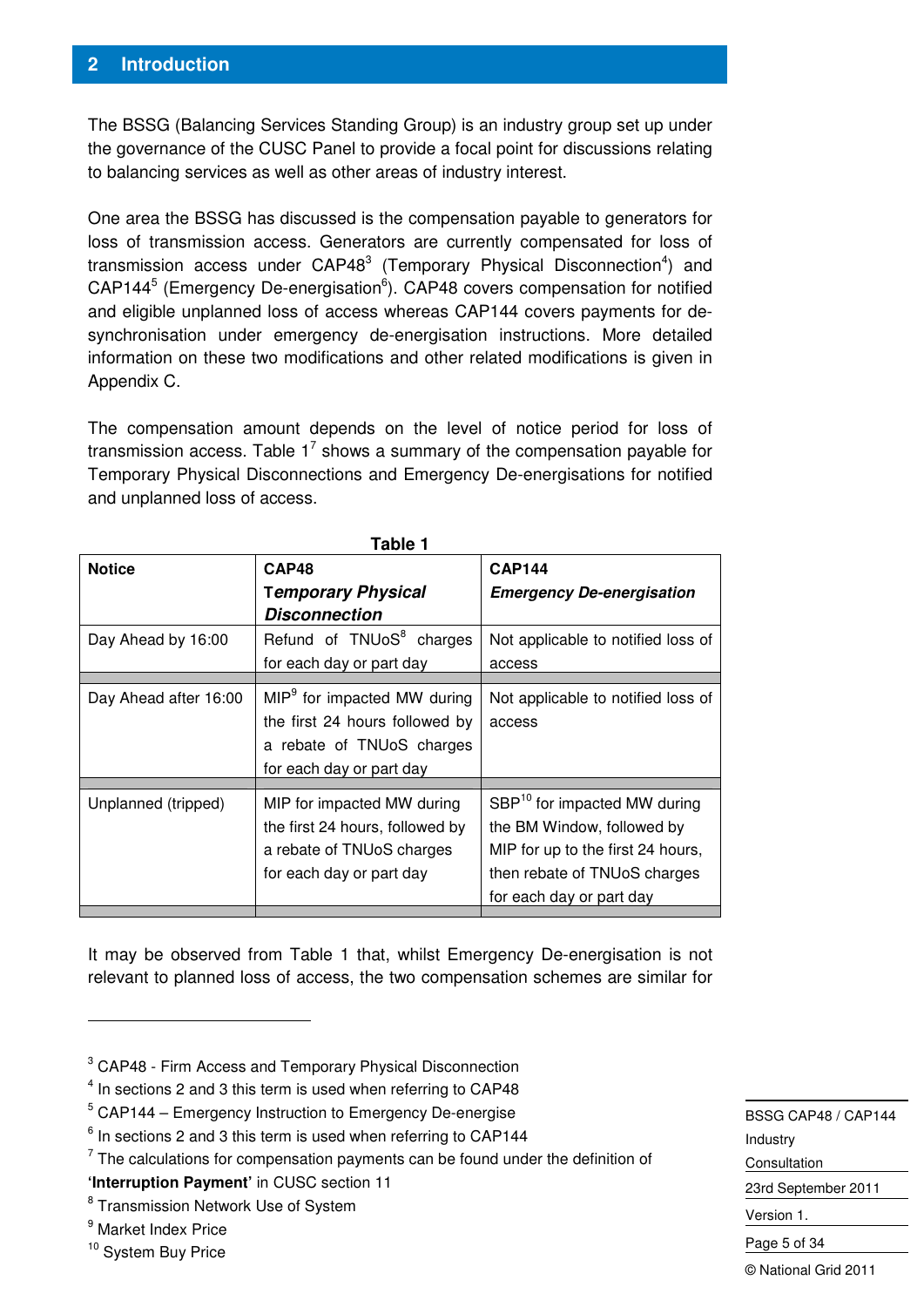unplanned loss of access with the main difference being the compensation level immediately after the loss of access.

Since implementation of Temporary Physical Disconnection (CAP48, effective from 1 April 2004) and Emergency De-energisation (CAP144, effective from 27 June 2008), the total compensation paid by National Grid for loss of transmission access is £1.6 $m<sup>11</sup>$ . This cost has resulted from six eligible compensation claims; these are detailed in Appendix B. Five of the six claims related to an inability to export, one related to the interruption of station demand which resulted in an inability to generate. The majority of the costs have been incurred have been incurred since 2008.

The Balancing Services Standing Group (BSSG), established under the governance of the  $CUSC^{12}$  Panel, has carried out a review of the existing compensation arrangements outlined above with a view to improving these arrangements.

This consultation document provides details of the review carried out by the BSSG and outlines how the current compensation arrangements for loss of transmission access could be improved.

## **3 Key areas of loss of transmission access<sup>13</sup> and compensation arrangements**

The main areas of loss of transmission access and compensation arrangements discussed by the BSSG can be summarised as follows:

- 1. Alignment of Temporary Physical Disconnections and Emergency Deenergisation compensation schemes
- 2. Types of access loss eligible for compensation
- 3. Potential changes to the existing compensation schemes
	- a) Duration of initial compensation period
	- b) Compensation following restoration of access
	- c) Appropriateness of TNUoS-based compensation
	- d) Compensation over and above the existing levels
	- e) Comparison of potential changes to compensation schemes
- 4. Recovery of costs by National Grid
- 5. Obligations on both users to raise a claim and National Grid to investigate a claim within a defined period

The subsections below discuss each of the items listed above in more detail.

BSSG Consultation on loss of transmission access 23rd September 2011 Version 1.0 Page 6 of 34 © National Grid 2011

-

 $11$  This cost of £1.6m was incurred under CAP48; no compensation has been paid to date under CAP144.

<sup>&</sup>lt;sup>12</sup> Connection and Use of System Code

<sup>&</sup>lt;sup>13</sup> In the remainder of this document, the term 'loss of transmission access' is interchangeably used with the term 'interruption'.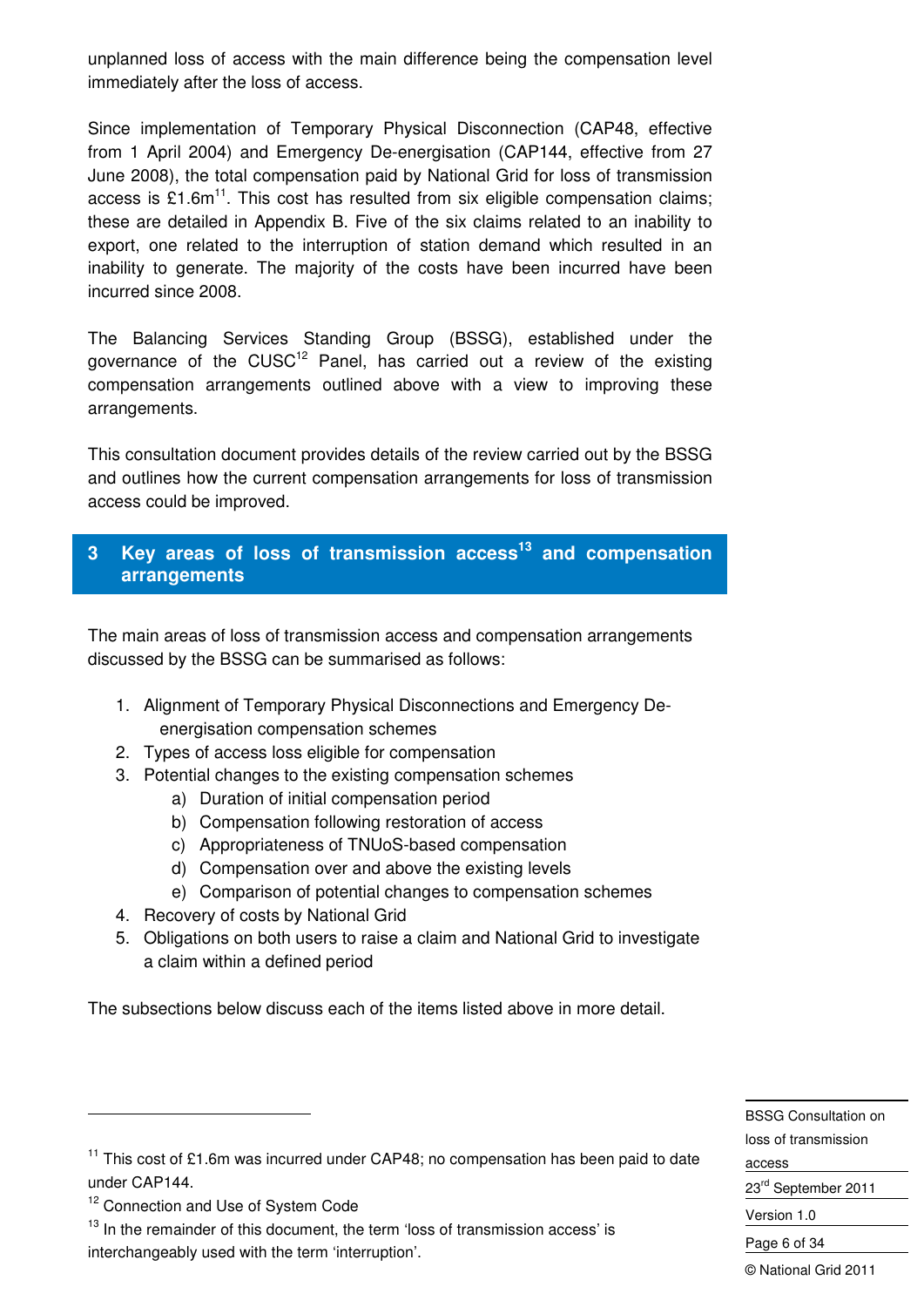#### **3.1 Alignment of Temporary Physical Disconnection and Emergency De-energisation compensation schemes**

As stated in section 2, the compensation for an eligible unplanned loss of access for Temporary Physical Disconnection is similar to the compensation for Emergency De-energisation. The main difference between the two compensation schemes is that, under Emergency De-energisation, compensation is payable up to the BM window using SBP rather than MIP.

The use of SBP is intended to address exposure to imbalance cashout prices which could be higher than MIP. This may be a particular issue for periods, immediately after the disconnection for which, the affected party is unable to trade out its position (i.e up to the BM window). However, the BSSG considered that, for consistency, the Temporary Physical Disconnection compensation scheme for unplanned access loss could be aligned with the Emergency De-energisation scheme such that any unplanned access loss is initially (i.e. up to the BM window) compensated at SBP. This alignment would ensure that the compensation arrangements for unplanned loss of access reflect users' exposure to imbalance prices.

#### **Consultation Question 1**

-

Do you think Temporary Physical Disconnection (CAP48) compensation should be aligned with Emergency De-energisation (CAP144) compensation, such that the compensation up to the BM Window is paid at System Buy Price (SBP) rather than Market Index Price (MIP)?

#### **3.2 Types of access loss eligible for compensation**

The eligibility for compensation resulting from loss of transmission access is based on the CUSC definition of Interruption and other related terms (Appendix  $D^{14}$ ). A party who suffers a **Relevant Interruption** is eligible for compensation; this is essentially an interruption in which a BM Unit is de-energised solely due to an issue on the National Electricity Transmission System.

In some instances, an interruption or inability to generate, whilst precipitated by the de-energisation of plant or apparatus forming part of the National Electricity Transmission System, is nonetheless in part due to the configuration of the user's plant and apparatus at the time. A different User, with an alternative internal power station configuration, may not be impacted in similar circumstances yet both configurations may be equally valid ways of operation.

There is therefore a question of the extent to which such events are 'solely' due to an issue on the transmission system and whether a generator's configuration should be taken into account in determining if they are eligible for compensation. The BSSG discussed ways to capture these types of disconnections within the scope of CAP48. Discussions focussed on subjecting claims to a 'reasonable and

BSSG Consultation on loss of transmission access 23<sup>rd</sup> September 2011 Version 1.0 Page 7 of 34 © National Grid 2011

 $14$  Appendix D provides definition of Interruption and other related terms, namely, Relevant Interruption and Allowed Interruption.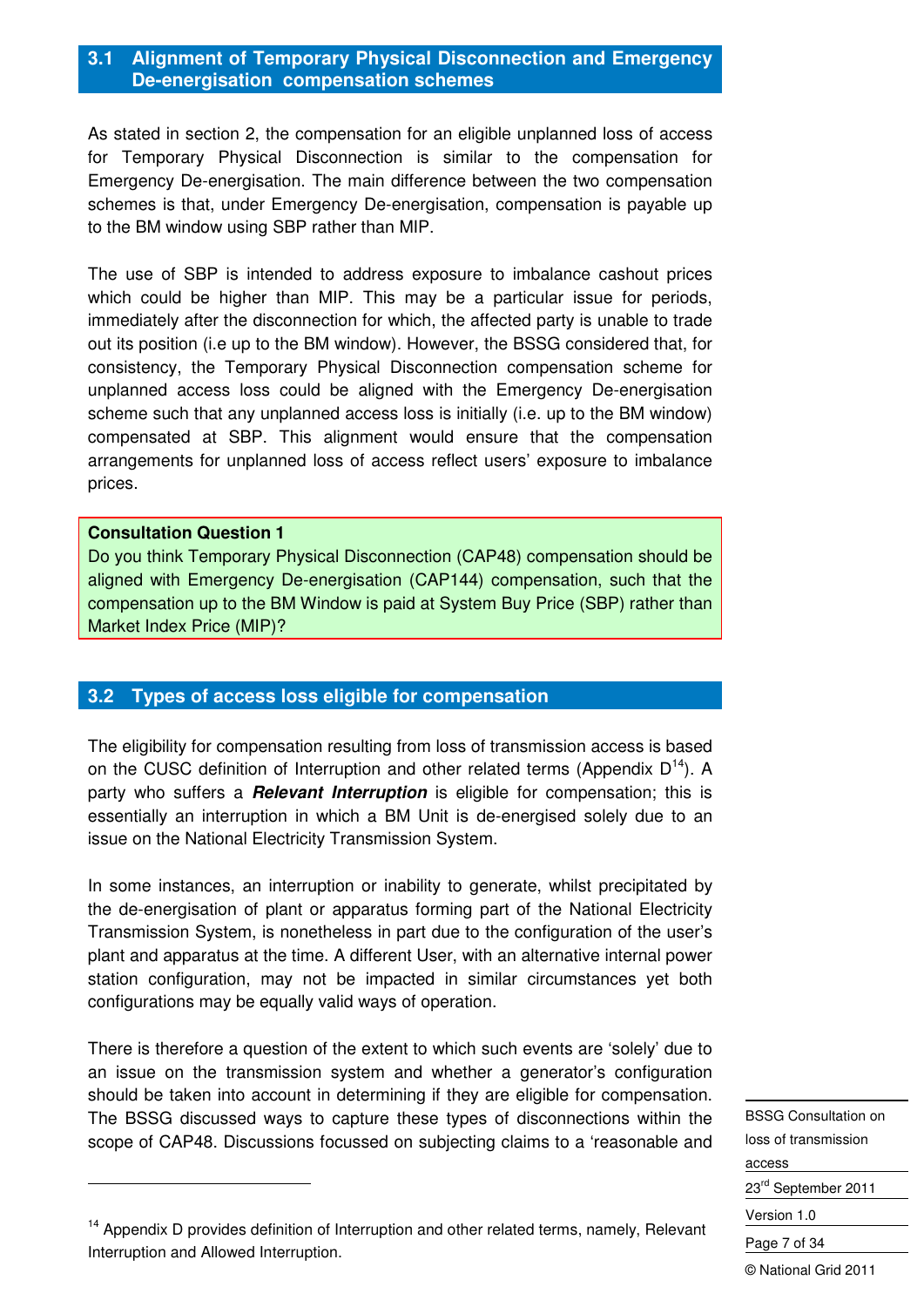prudent' or 'good industry practise' test. Under this proposed methodology the initial trigger would still be a fault/issue on the National Electricity Transmission System with the generator being eligible if a disconnection arose whilst operating in a reasonable and prudent manner or to good industry practise.

The validity of a claim may be determined by the following steps:

- a) Is the initial cause /reason / inability to generate a fault / issue on the National Electricity Transmission System?
- b) Could the inability to generate have been avoided by a reasonable and prudent generator?

The BSSG also discussed events which should not be compensated under CAP48. Total or Partial Shutdowns are excluded from compensation, however, there may be instances in which part of the system becomes islanded without the declaration of a partial shutdown with generation in the island desynchronising either instantaneously or after a period of time. Some members of the BSSG felt that as islanding would potentially affect multiple sites at different geographical locations and more than one power station would be impacted by this type of event, this should also be excluded from CAP48 compensation.

Discussions also focussed on the most appropriate party to make a decision on the validity of a compensation claim, this is discussed further in section 3.5.

#### **Consultation Question 2**

Do you think the scope of Temporary Physical Disconnection compensation should be expanded to include situations where disconnection is, in part, down to a users internal station configuration? Please provide rationale.

#### **Consultation Question 3**

Do you think islanding, impacting multiple sites at different geographical locations, when a partial system shutdown has not been declared should be excluded from loss of access compensation? Please provide rationale.

#### **3.3 Potential changes to the existing compensation schemes**

This section outlines potential changes to the existing compensations discussed by the BSSG, and provides an example of the relevant level of likely compensation under modified compensation schemes.

#### **3.3.1 Duration of initial compensation period**

Compensation for an unplanned loss of access for the initial 24 hours is currently paid at Market Index Price (MIP) for the MW impacted. The use of MIP is intended to cover a user's imbalance exposure resulting from loss of transmission access.

Some members of the BSSG suggested that, given the uncertainty over the duration of loss of access, the imbalance exposure could continue beyond this period. For example, a user may be unable to trade out their physical position,

BSSG Consultation on loss of transmission access 23<sup>rd</sup> September 2011 Version 1.0 Page 8 of 34 © National Grid 2011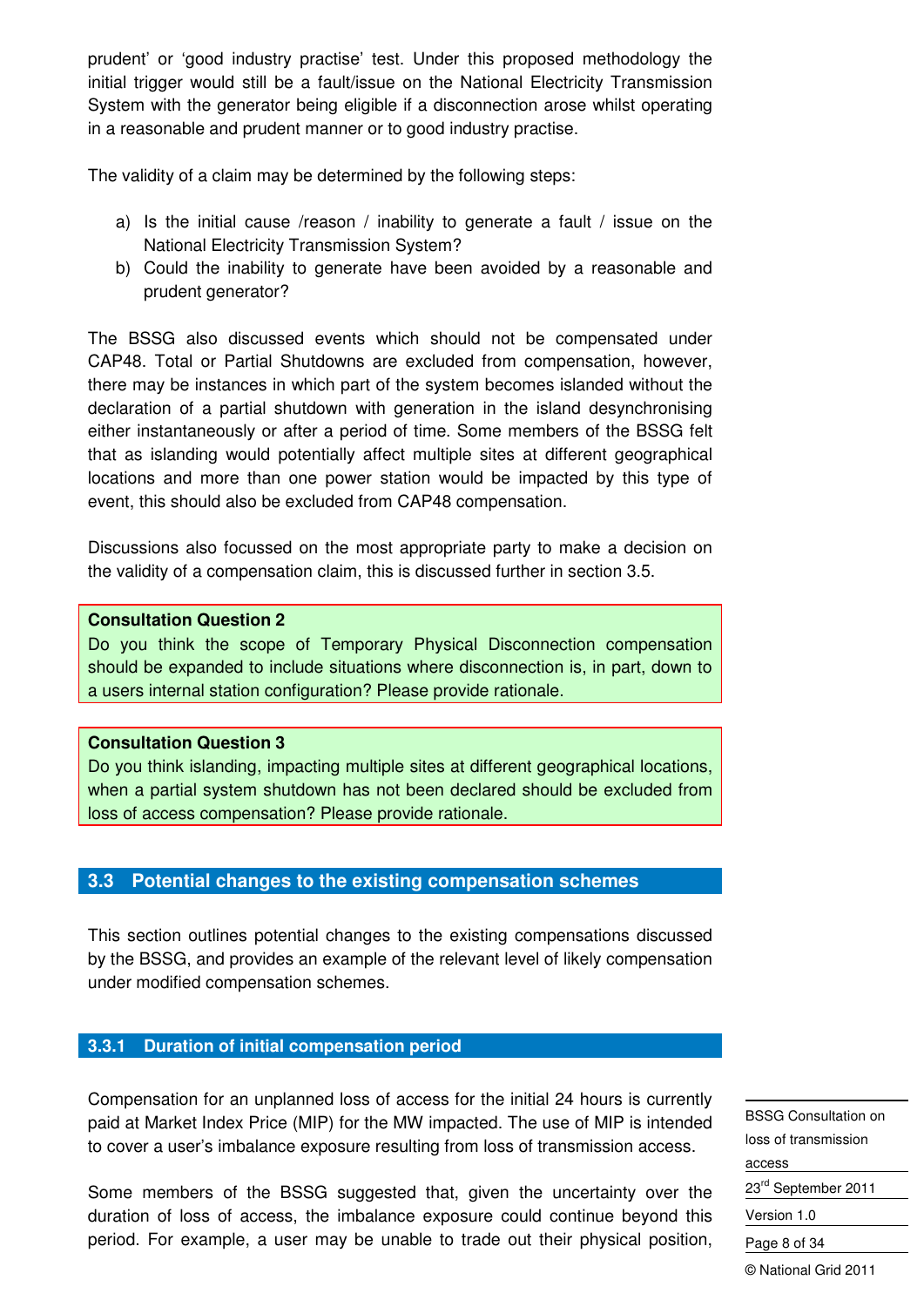until a full assessment of the fault and likely duration of disconnection is known. For this reason, some members of the BSSG considered that the initial period should be extended to 36 hours.

#### **Consultation Question 4**

Do you think an initial compensation period of up to 24 hours for transmission access loss is sufficient? Please provide rationale.

#### **Consultation Question 5**

 Do you think an initial compensation period of up to 36 hours for transmission access loss would be more appropriate? Please provide rationale.

## **3.3.2 Compensation following restoration of access**

Compensation for an unplanned loss of access applies for the period over which the user does not have access to the transmission system. Once access has been restored, compensation ceases. Consequently, no compensation is payable for the re-synchronisation period. Furthermore, the re-synchronisation times after restoration of access are likely to vary according to plant type, with some plant requiring longer than other plant type.

BSSG discussed whether compensation should be payable for an additional period after restoration of access. The compensation for this additional period could either apply to all plant types or it could be specific to plant type. The level of compensation could be based on the MIP. Figure 1 illustrates the proposal.





#### **Consultation Question 6**

Do you think an additional compensation period following restoration of transmission access is appropriate? Please provide rationale.

BSSG Consultation on loss of transmission access

23<sup>rd</sup> September 2011

Version 1.0

Page 9 of 34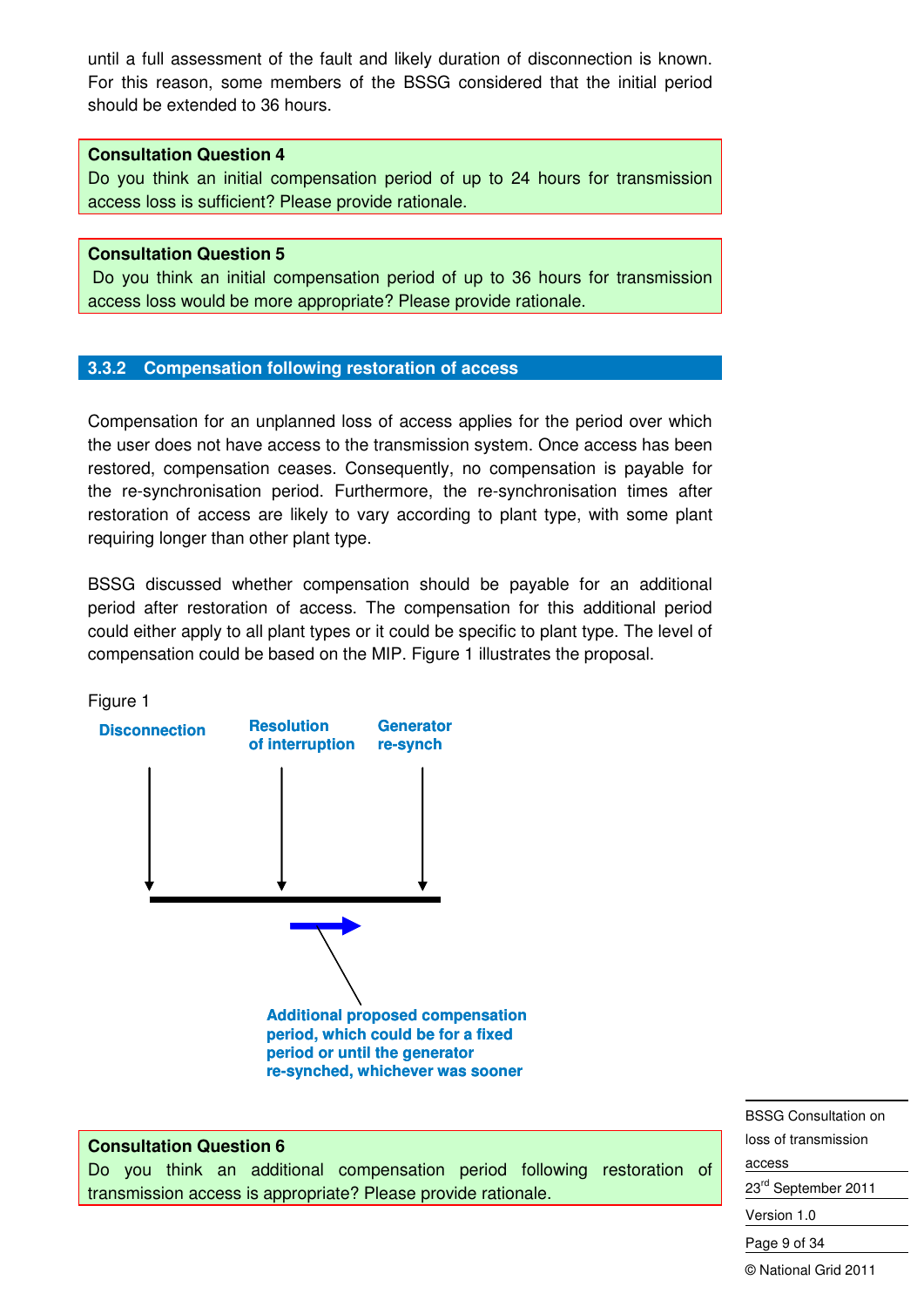#### **Consultation Question 7**

Do you think the additional period should be technology or non-technology specific (e.g. same compensation periods for wind and nuclear plants)? Please provide rationale.

#### **3.3.3 Appropriateness of TNUoS-based compensation**

A key element of the compensation schemes for both notified and unplanned loss of access is the rebate of TNUoS charges. The rebate of TNUoS charges is currently based on the higher of the actual TNUoS charge (for an affected user) or the average TNUoS charge (Total TNUoS income from generators / Total Transmission Entry Capacity).

Some BSSG members have suggested that limiting compensation to a refund of TNUoS charges does not reflect the disruption caused by loss of access. An alternative compensation method considered by the BSSG is based on the LDTEC<sup>15</sup> charges which carry a premium<sup>16</sup>. Some BSSG members have suggested that as a user is required to purchase short term Transmission Entry Capacity at a premium, the short term loss of access should also be compensated using a similar premium mechanism. The key features of this alternative could be:

- Loss of access is compensated at the higher of the LDTEC tariff<sup>17</sup> using site or average TNUoS charges;
- The LDTEC tariff could be payable for a maximum of 120 days; after this point, the LDTEC tariff could reduce to the TNUoS charge;
- The total annual compensation is capped at the site annual TNUoS charge or average annual TNUoS charge.

LDTEC tariffs would recover 90% of a sites annual TNUoS charge over 120 days. On a daily basis or for individual settlement periods LDTEC tariffs are 274% higher than TNUoS tariffs.

#### **Consultation Question 8**

Do you think that the current compensation based on the higher of average or actual TNUoS charges is appropriate? Please provide rationale.

#### **Consultation Question 9**

-

Do you think that the compensation for access loss should be based on Limited Duration Transmission Entry Capacity (LDTEC) rather than the TNUoS rate? Please provide rationale.

BSSG Consultation on loss of transmission access 23<sup>rd</sup> September 2011 Version 1.0 Page 10 of 34

<sup>&</sup>lt;sup>15</sup> Limited Duration Transmission Entry Capacity

<sup>&</sup>lt;sup>16</sup> Aggregate LDTEC charges (high rate) recover 90% of the annual TNUoS charge. The LDTEC tariff (£/kW/week) is equal to the TNUoS tariff (£/kW) for a given generation zone x 0.9 x 7 / 120.

<sup>&</sup>lt;sup>17</sup> See Appendix C, Section 8.4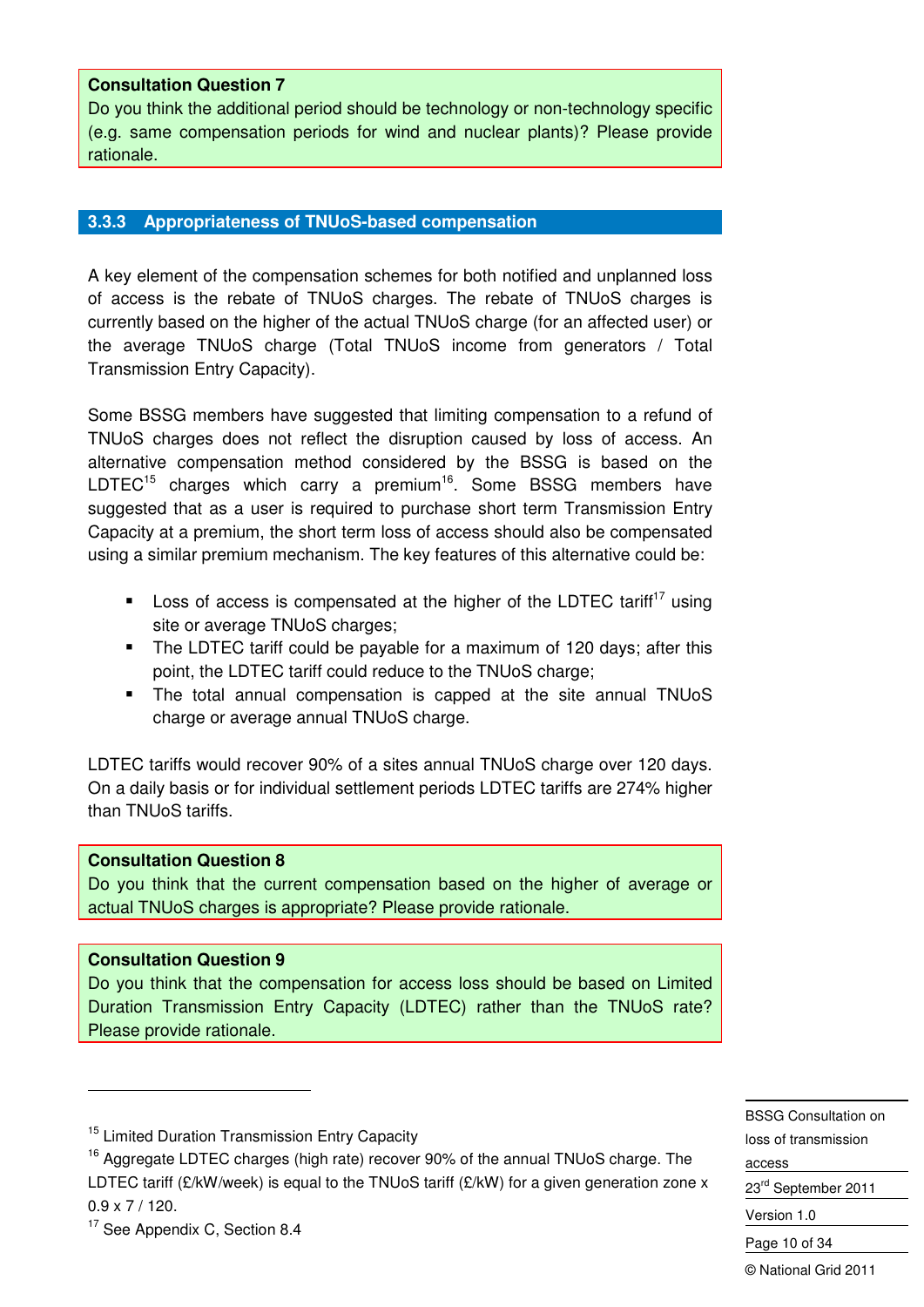#### **3.3.4 Compensation over and above the existing levels**

Some members of the BSSG considered the existing level of compensation to be insufficient to cover ongoing uncertainty for extended loss of access, and suggested the introduction of additional compensation over and above the existing compensation schemes. One option considered by the BSSG is the introduction of a flat weekly payment for each full seven day period of access loss; the weekly payment rate could, for example, be set at £100 /MW (i.e. £100 per week for each MW affected by the access loss). This compensation could be limited to 4 weeks.

#### **Consultation Question 10**

Do you think that additional compensation for loss of access (e.g. flat weekly rate) should be paid over and above the existing compensation levels? Please provide rationale.

Consultation Question 11

a) Do you think that £100/MW/Week for each full 7 day period of access loss is appropriate?

b) Do you think that the compensation rate in Q11 (a) should be limited to 4 weeks?

c) Do you feel other values/timescales (other than those in mentioned in questions 11a and 11b) would be more appropriate? Please provide rationale.

#### **3.3.5 Comparison of potential changes to compensation schemes**

The potential changes considered in sections 3.3.1 to section 3.3.4 are likely to change the total amount of payable compensation. This can be demonstrated using an example based on the following assumptions:

Affected generation volume: 500MW Duration of loss of access:  $1<sup>st</sup> March - 10<sup>th</sup> March 2011$  (inclusive) TNUoS Tariff: £5/kW (£5000/MW) Market Index Price (MIP): Varies with Settlement Period Additional compensation following period following restoration of access = 3 hours

Detailed calculations for the above example are shown in Appendix E.

Table 2 summarises the level of compensation that would be paid under the existing and revised (if implemented) arrangements.

> BSSG Consultation on loss of transmission access 23<sup>rd</sup> September 2011 Version 1.0

Page 11 of 34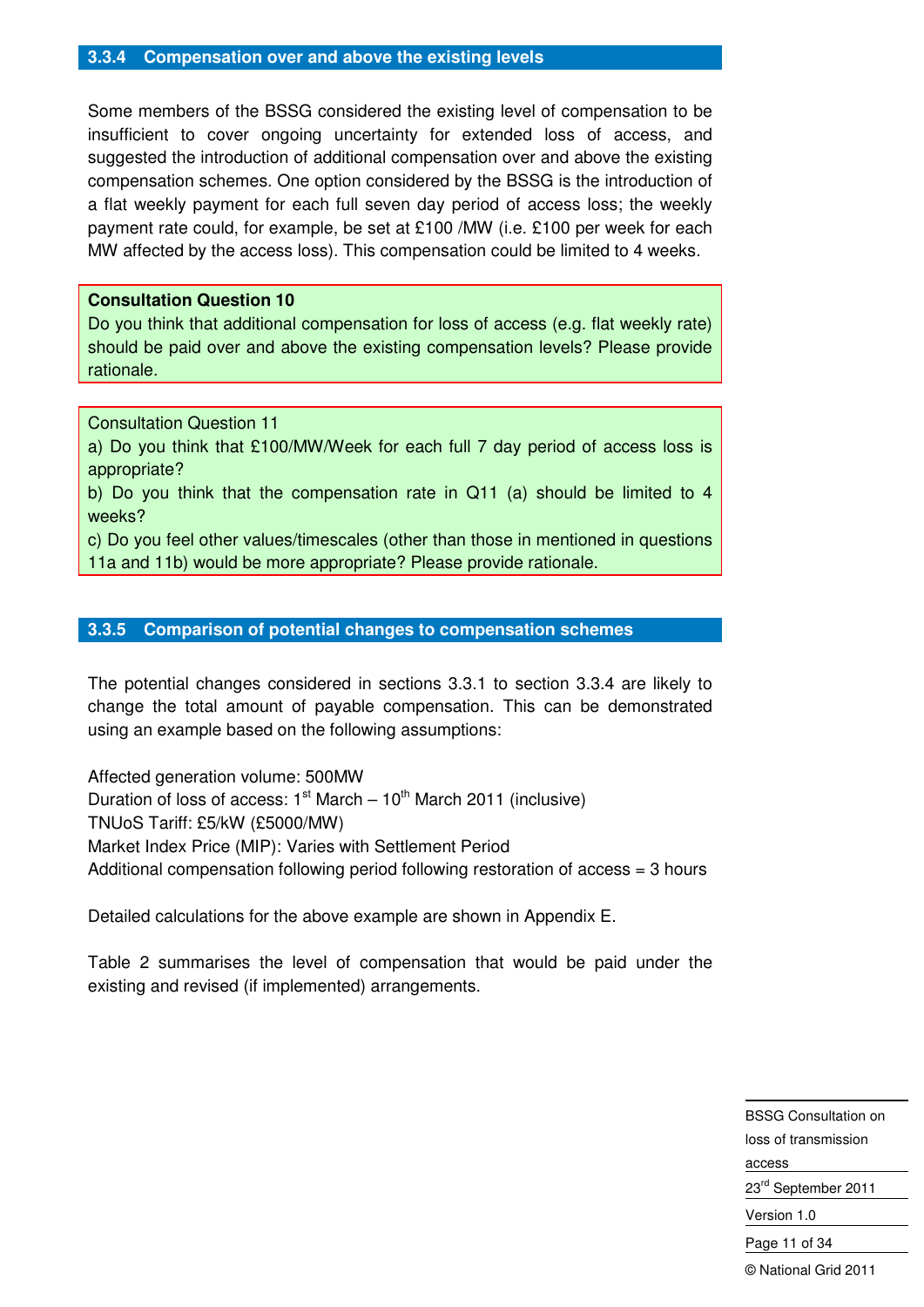|                |                                                 | Table 2        |              |                |            |
|----------------|-------------------------------------------------|----------------|--------------|----------------|------------|
| Reference      |                                                 | <b>Current</b> |              | <b>New</b>     |            |
| <b>Section</b> | Proposal                                        | <b>Scheme</b>  |              | <b>Schemes</b> |            |
| 3.3.1          | Initial Compensation                            | £575,645       | $(24$ Hours) | £848,983       | (36 Hours) |
| 3.3.2          | Rebate of TNUoS/LDTEC                           | £61,644        | (TNUoS)      | £168,750       | (LDTEC)    |
| 3.3.3          | £100/MW for each 7 day<br>disconnection period  | n/a            |              | £50,000        | *          |
| 3.3.4          | Compensation following<br>restoration of access | n/a            |              | £64,295        | $***$      |
|                | Total                                           | £637,289       |              | £1,132,028     |            |

\* One 7 day period of disconnection

-

\*\* compensation based on MIP for an additional three hours

It can be seen from Table 2 that, for each potential change, the level of compensation under the new arrangements is higher than the level under the existing arrangements. Furthermore, if all the potential changes were implemented the level of compensation paid would almost double. Section 3.2 discuses the expansion of scope of loss of access compensation, if this was to be implemented this may result in the increase in the number of valid claims.

## **3.4 Recovery of costs by National Grid**

National Grid currently recovers the costs associated with compensation payments for access loss via TNUoS charges. These costs are recovered from users on a pass-through basis. As stated in section 2, the total costs incurred (and recovered) since implementation of CAP48 and CAP144 are £1.6m. This value represents 0.08% of the total TNUoS charge (£1,918m) recovered over the same period (2004/05 – 2009/10). Less than 0.2TWh of access loss has been compensated through these claims; this represents the energy value for period(s) compensated, although generators may have been off the system for longer periods (due to delays in re-synchronisation).

At present, there is no incentive on Transmission Owners to minimise the loss of transmission access and the related costs. However, there is a Transmission Network Reliability Incentive (TNRI) under which National Grid is incentivised to outperform a dead-band for unsupplied volume. Under this incentive, National Grid could lose up to 1.5% (or gain up to 1%) of maximum allowed revenue. For 2010/11 there was a dead-band between 237MWh and 263MWh, unsupplied volumes below 237MWh resulted in gain on the incentive (max gain £13.1m) with unsupplied volumes above 263MWh resulting in a loss on the incentive (max loss 19.7m).

The BSSG noted that Ofgem has previously<sup>18</sup> (2007) decided against an incentive scheme due to the limited information that has been available for historical claims.

<sup>18</sup> Ofgem letter dated 19 October 2007 http://www.ofgem.gov.uk/LICENSING/WORK/NOTICES/MODNOTICE/Documents1/071008\_Ex\_CA P048\_Licence\_Letter\_FINAL2.pdf

BSSG Consultation on loss of transmission access 23<sup>rd</sup> September 2011 Version 1.0 Page 12 of 34 © National Grid 2011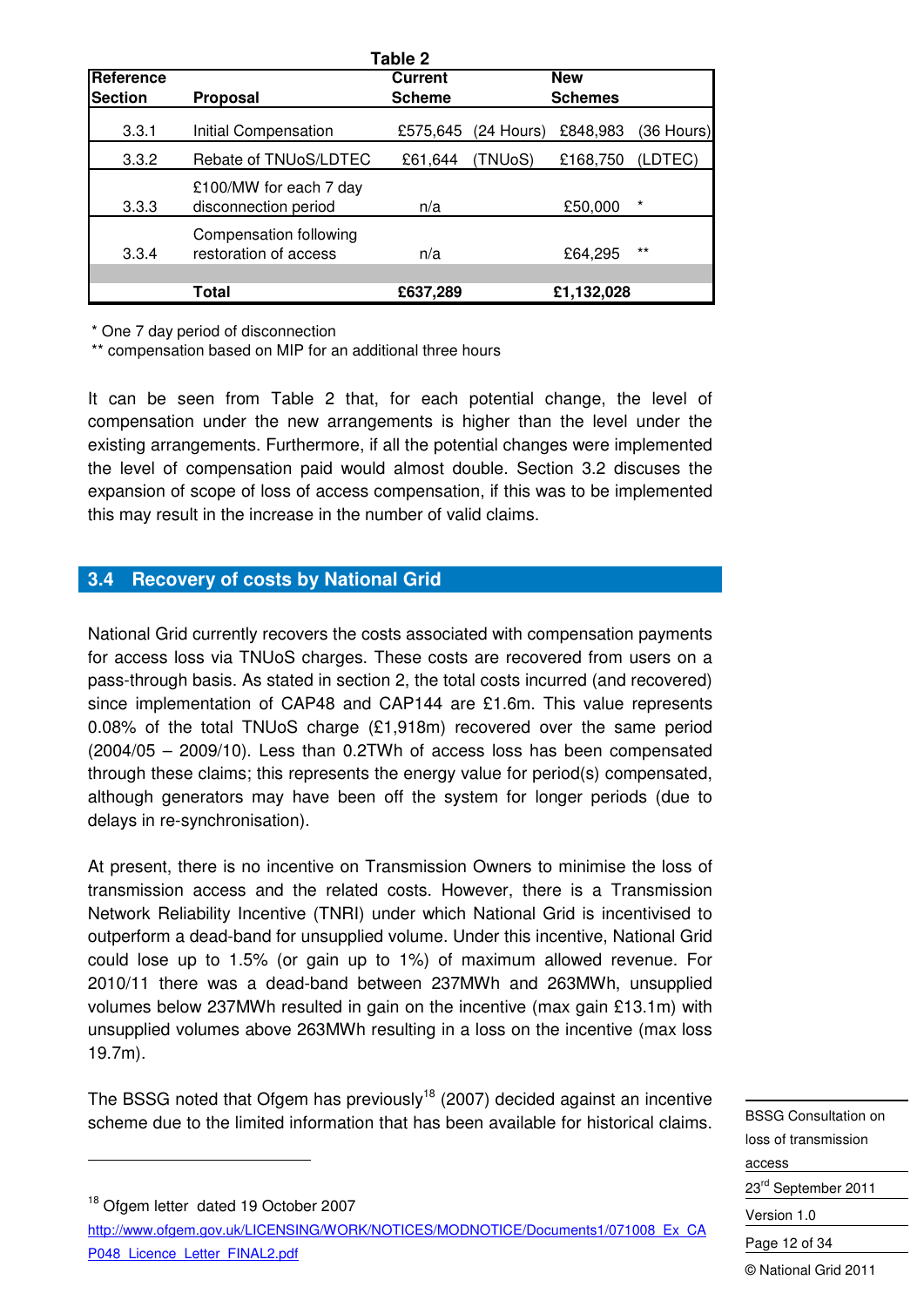However, the BSSG also noted Ofgem's views that, in the longer-term, an incentive-based mechanism could be beneficial to minimise the frequency and duration of disconnection from the transmission system.

#### **Consultation Question 12**

Do you think that Transmission Owners and System Operators should be incentivised to minimise loss of transmission access and associated costs? Please provide rationale.

## **3.5 Obligations on both users to raises claims and National Grid to investigate claims within a defined period**

The compensation process for temporary physical disconnections is specified in Section 5.10 of the CUSC. This section states that the interruption payment will be made within 28 days following the date of agreement as to the value of the claim.

The CUSC, however, does not specify any timescales within which a user has to submit a claim, or National Grid has to confirm the validity of such a claim. In addition the CUSC does not specify a minimum value of a claim.

In order to stream-line the process, CUSC obligations could be placed on users to raise a claim within, say, 30 days of the end of an interruption incident and obligations on National Grid to confirm the validity of such a claim within, say, 60 days of receipt. A minimum claim value at say, £5,000 could also be introduced.

Discussions at the BSSG also focussed on other potential improvements to the claims handling process; there may be greater transparency if a body other than National Grid make decisions on the validity of a claim, although it was recognised that such a body may not be appropriate given the relatively low number and value of claims to date.

#### **Consultation Question 13**

a) Do you think that users should be required to raise claims within 30 days (or other period) of an incident?

b) Do you think a body other than National Grid would be more appropriate to determine the validity of a claim?

c) If not National Grid, who do you think should determine the validity of a claim? d) Do you think National Grid/ other body should be required confirm the validity of

a claim within 60 days (or other period) of receipt.

e) Do you think a minimum claim value of £5,000 (or other amount) would be appropriate?

Please provide rationale.

-

BSSG Consultation on loss of transmission access 23<sup>rd</sup> September 2011 Version 1.0 Page 13 of 34 © National Grid 2011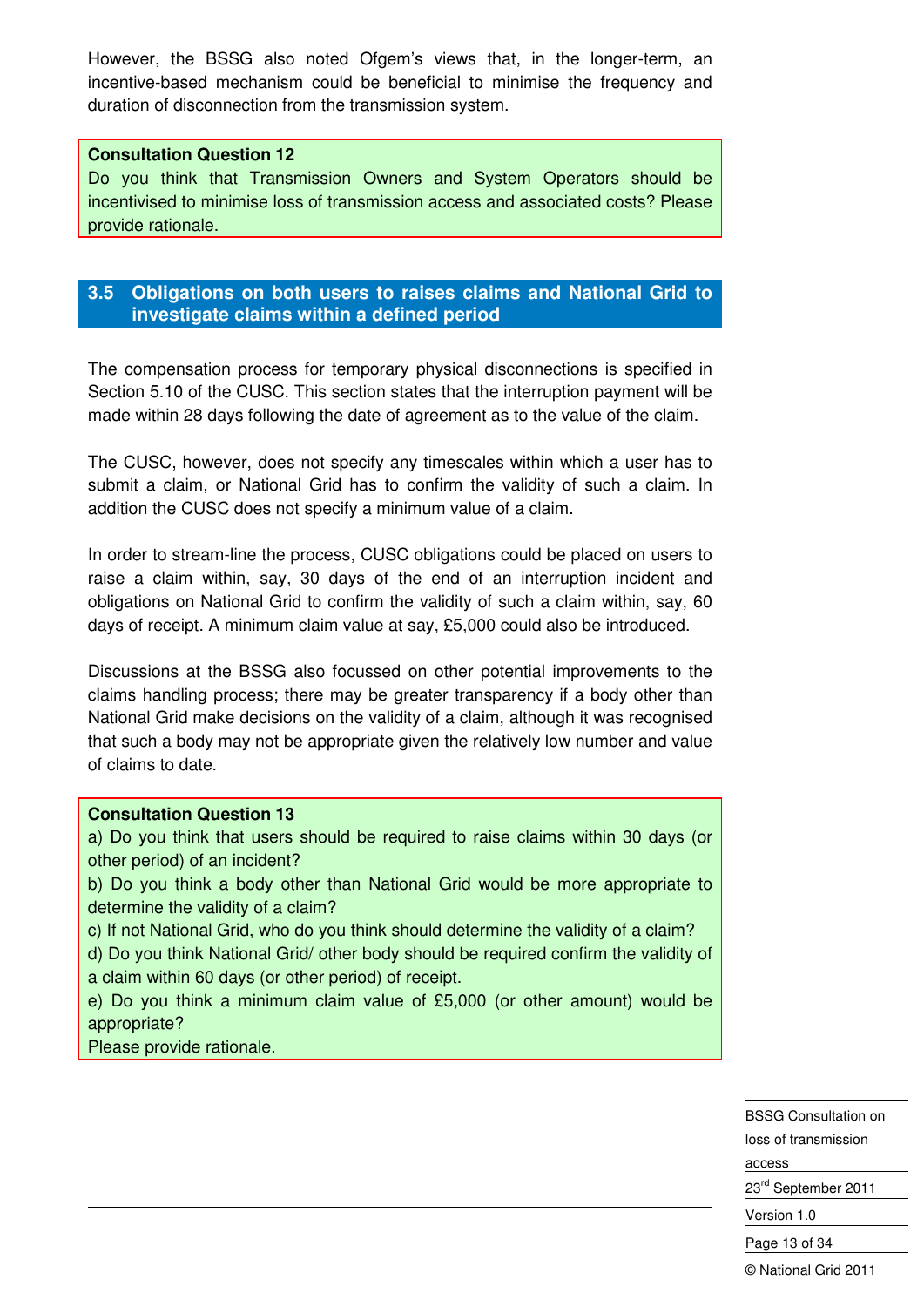#### **3.6 Impact of Project TransmiT**

The BSSG considered that an industry development that may impact the area of loss of transmission access is Project TransmiT. Project TransmiT is a review of the transmission charging and connections arrangements that seek to recover the costs of providing electricity transmission assets, i.e. the TNUoS charges which are an integral part of the compensation schemes for loss of access.

The BSSG considered whether the review of compensation schemes for loss of transmission access should be delayed until the ongoing work under Project TransmiT has been concluded. The group did not feel that there was any specific reason why the review should be delayed by Project TransmiT at this stage.

#### **Consultation Question 14**

Do you think that the review of the compensation arrangements for loss of transmission access should be delayed until the completion of Project TransmiT?

#### **Consultation Question 15**

Are there any other comments you wish to raise?

BSSG Consultation on loss of transmission access 23<sup>rd</sup> September 2011 Version 1.0 Page 14 of 34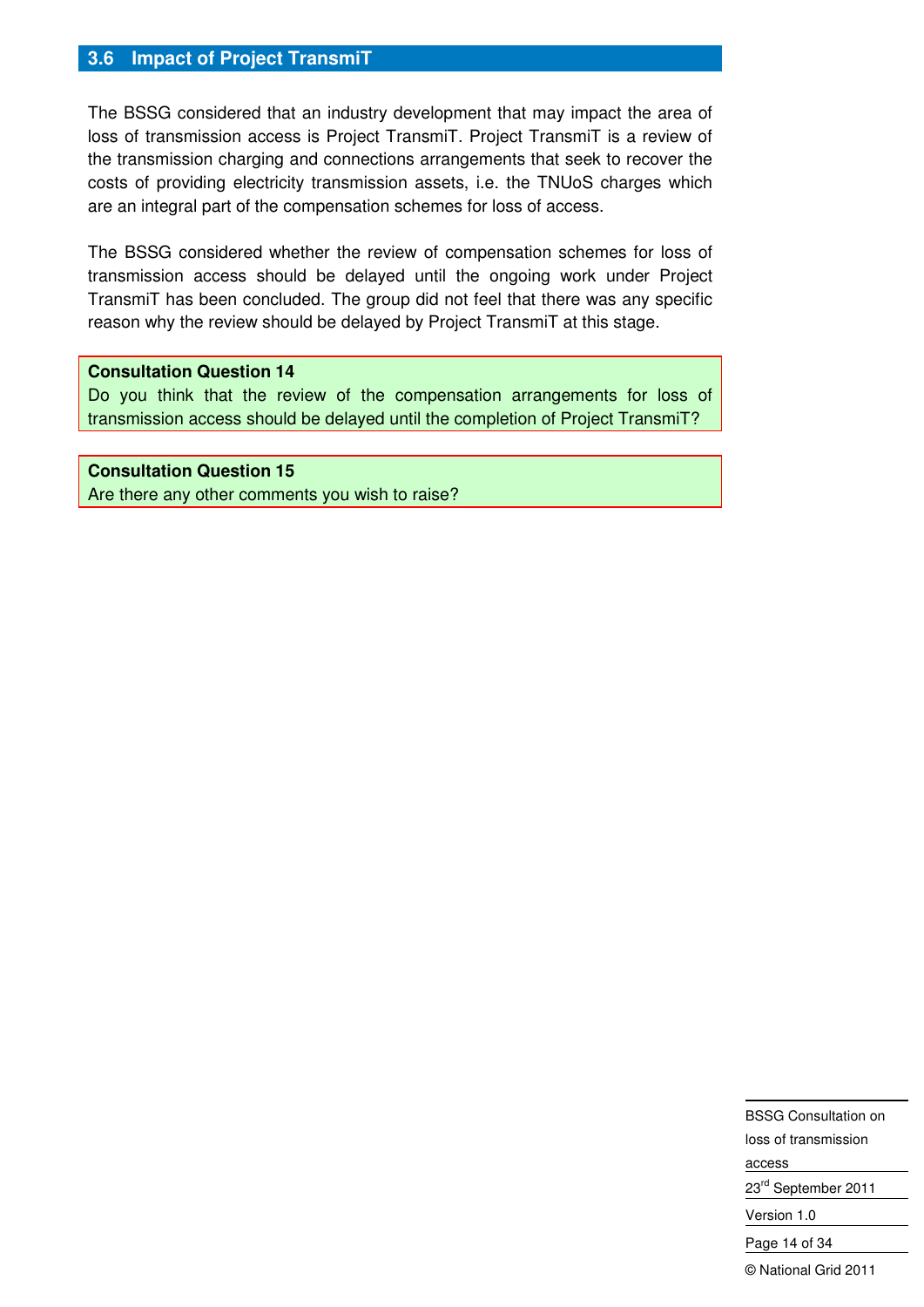#### **4 How to respond to the consultation**

The consultation questions listed in Section 3 of this document are summarised in a proforma in Appendix F. Please complete the proforma and send your responses to tarig.hakeem@uk.ngrid.com by 21<sup>st</sup> October 2011. Please state clearly if the response is to be treated confidential.

#### **5 Next Steps**

Following receipt of responses to this consultation, a report will be produced by the BSSG with appropriate conclusions and recommendations. This report could be used as the basis for developing any CUSC modification proposals to incorporate any recommendations.

The consultation document, consultation report, and all non-confidential responses will be published on the BSSG section of National Grid's website:

http://www.nationalgrid.com/uk/Electricity/Codes/systemcode/workingstandinggroups/bssg/ index.htm

If you have queries regarding any aspect of this consultation, please contact:

Tariq Hakeem Commercial Analyst National Grid House Gallows Hill Warwick Technology Park **Warwick** CV34 6DA

Phone: 01926 655439 E-mail: tariq.hakeem@uk.ngrid.com

> BSSG Consultation on loss of transmission access 23rd September 2011 Version 1.0 Page 15 of 34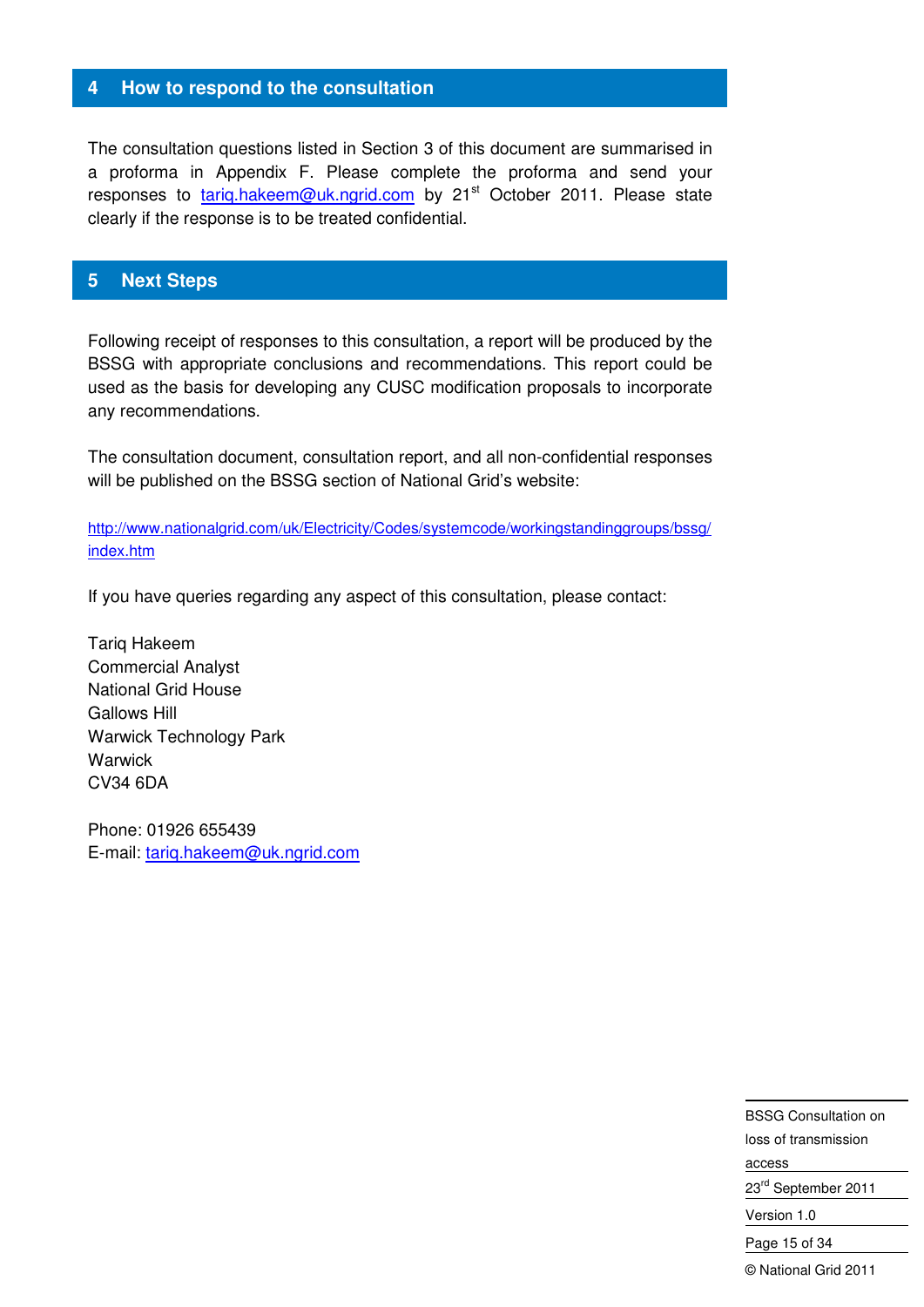#### **6 APPENDIX A – Potential incidents leading to disconnection**

The BSSG discussed several types of incidents which may lead to a disconnection, these are shown below. Note the diagrams below represent a high level view and are not meant to be a comprehensive list of all scenarios that may result in a disconnection or CAP48 claim.



a)- Figure A.1 - A Bar outage in a intact double bus bar station.

A fault on the main bar 2 (M2) results in temporary loss of access for generator 3, as the reserve bar is available the access will be lost until transfer to R2. As access to the system is not lost this would not be compensated under CAP48.

b) Figure A.2 – A Bar outage in a depleted double bus station



In this situation the main bar 2 (M2) is not available, and the reserve bar 2 (R2) suffers a fault. Generators 3 and 4 will be disconnected until R2 or M2 are restored. This type of disconnection will normally be unplanned as an outage of BSSG Consultation on loss of transmission access 23<sup>rd</sup> September 2011 Version 1.0 Page 16 of 34 © National Grid 2011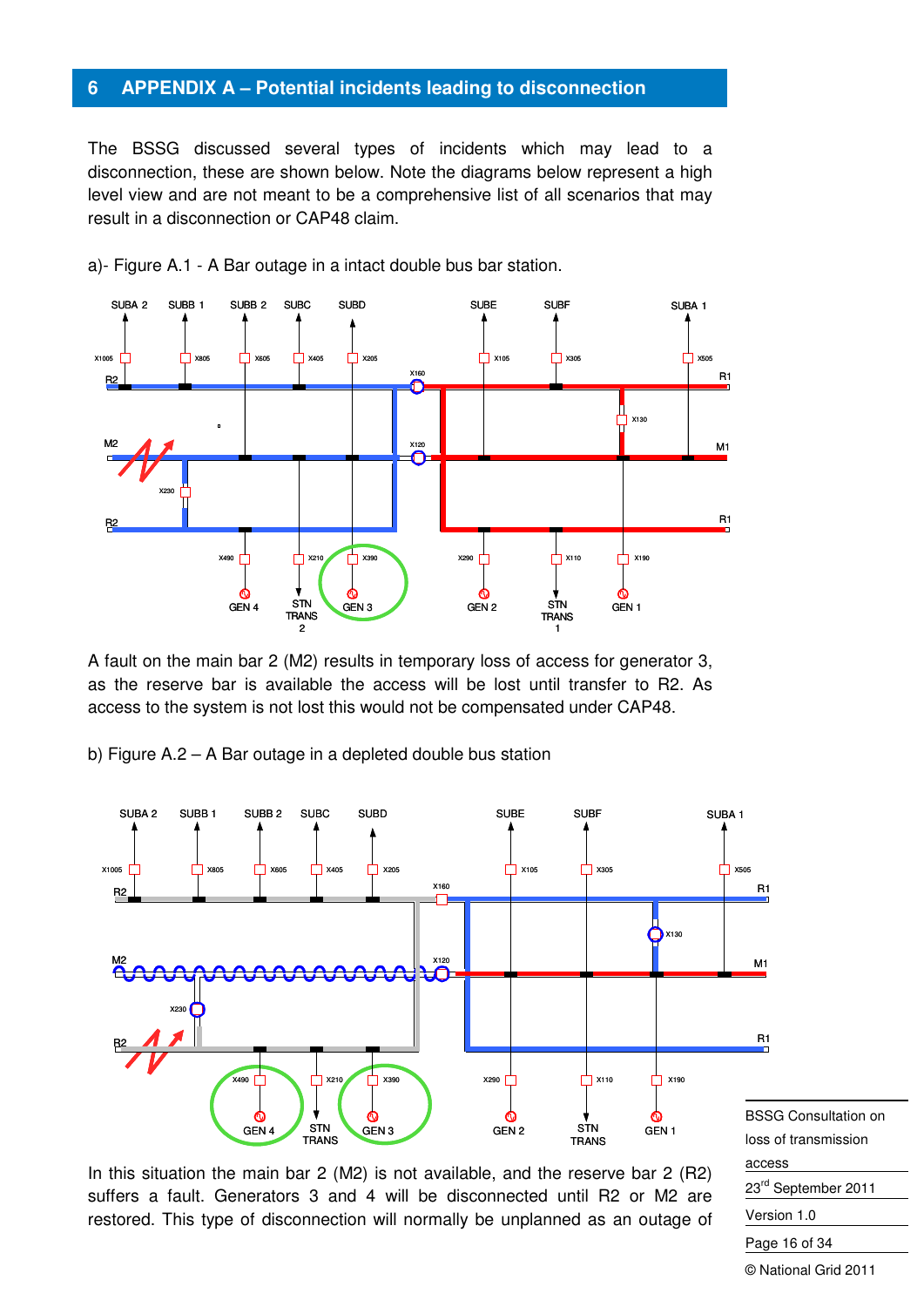the R2 bar would not normally be expected to be planned at the same time as an outage of M2, although in exceptional circumstances this could be required.

In this scenario access to the system is lost and would be compensated under CAP48 for a planned or unplanned outage as appropriate.



c) Figure A.3 – Loss of station supplies

.

In this situation station transformer 1 is out of service and station transformer 2 suffers loss of supplies due to an issue on the transmission system. In some cases loss of supplies to transformer 2 may cause generators 1-4 to be disconnected, although access to the transmission system for these generators is still available. In the situation described above the station transformer supplies are supplied from the 400kv system, but this is not always the case as sometimes supplies can be from the distribution system.

Depending on the specific circumstances under which this type of situation occurs, it may result in compensation under CAP48.

> BSSG Consultation on loss of transmission access 23<sup>rd</sup> September 2011 Version 1.0 Page 17 of 34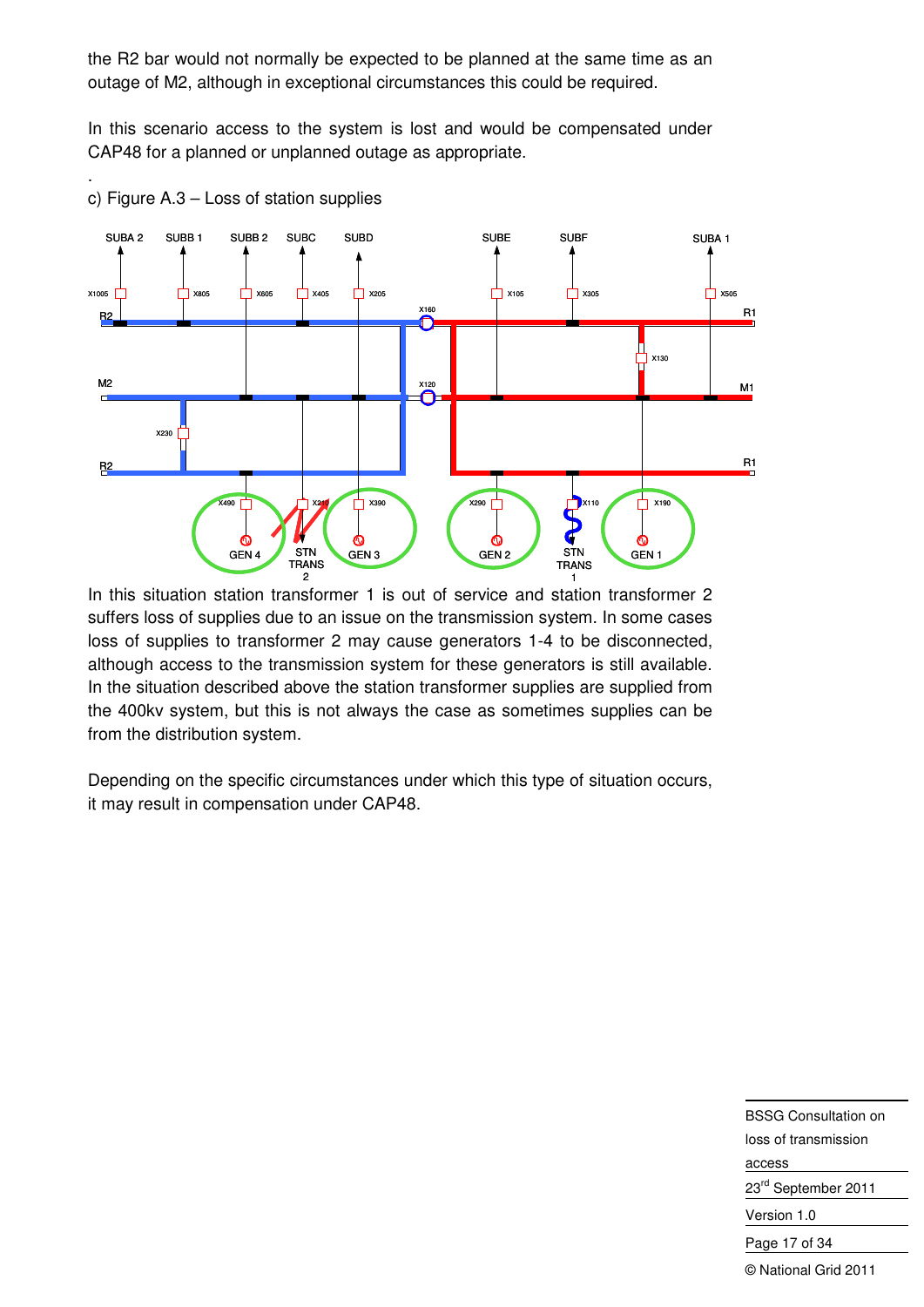

In this situation there is a loss of the double circuit connecting the power station to the system.

Where this results from an unplanned outage, (i.e. double circuit fault outage, or planned single circuit outage with coincident fault of remaining single) there may in some circumstances (but not all) be a system to operator intertrip scheme that disconnects the generator, in which case compensation will be as defined by CAP76 (intertrips). Should an intertrip not be installed, CAP48 would apply.

Reconnection will be on restoration of one or more circuits.

A planned double circuit outage would not normally be expected, but may be required in exceptional circumstances, in which case CAP48 would apply.

Some generators are connected via a single circuit connection only. Most (but not all) of these are covered by clauses in their BCA. (Bilateral Connection Agreement) in respect of planned and unplanned outages of the single circuit.

Where a BCA clause applies, CAP48 is not applicable.

BSSG Consultation on loss of transmission access 23<sup>rd</sup> September 2011 Version 1.0 Page 18 of 34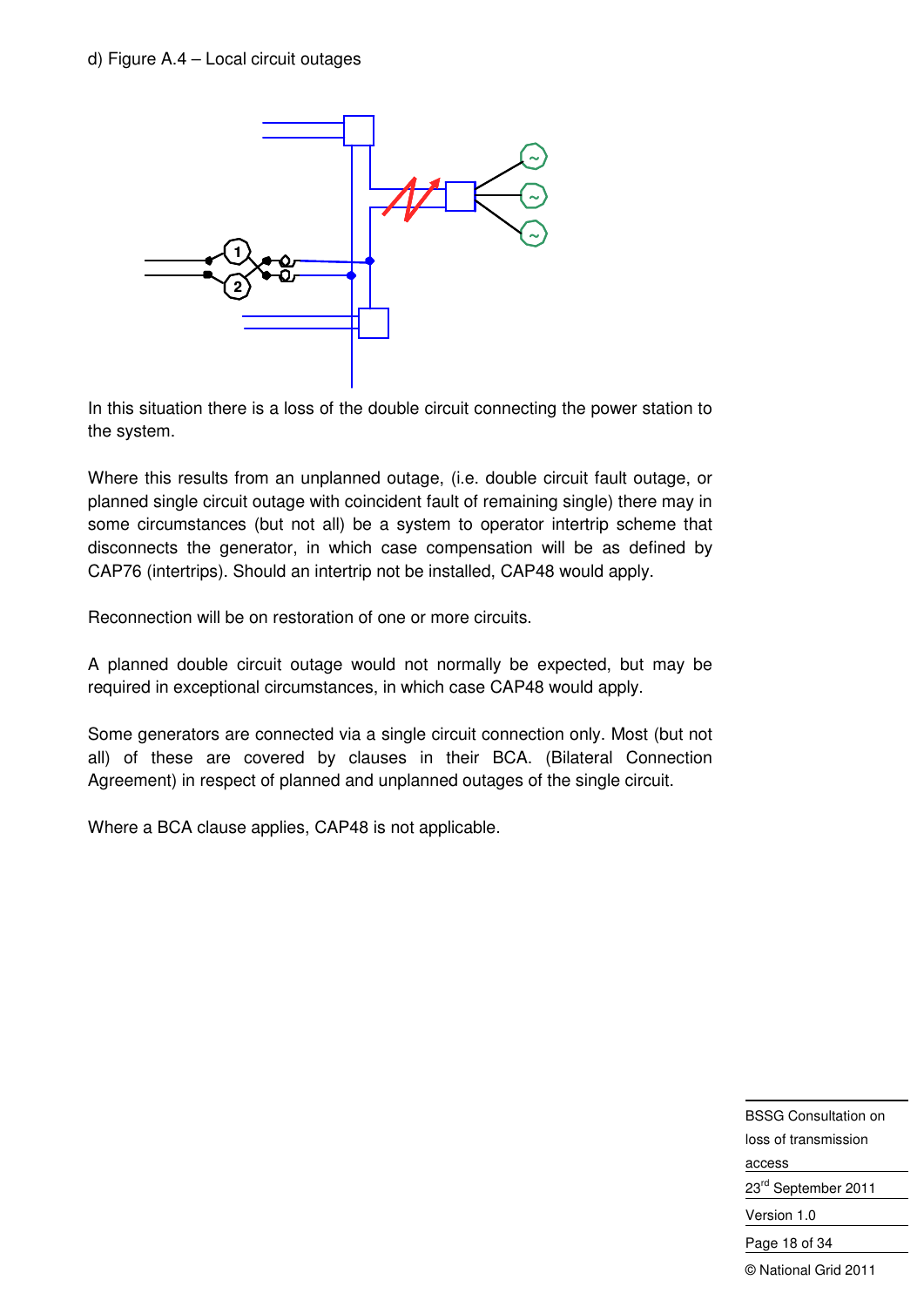e) Figure A.5 – Remote circuit outages



In this situation there is a loss of a remote double circuit connecting a power station to the system which will result in the power station being disconnected. This type of disconnection would be compensated under CAP48.

f) Figure A.6 – Wider outages



In this scenario there are multiple faults which disconnect part of the transmission system. The power island is not viable and a number of stations are disconnected either instantaneous or after a delay. The view at the BSSG was that these type of disconnection should not be covered under CAP48 (see section 3.2).

BSSG Consultation on loss of transmission access 23<sup>rd</sup> September 2011 Version 1.0 Page 19 of 34 © National Grid 2011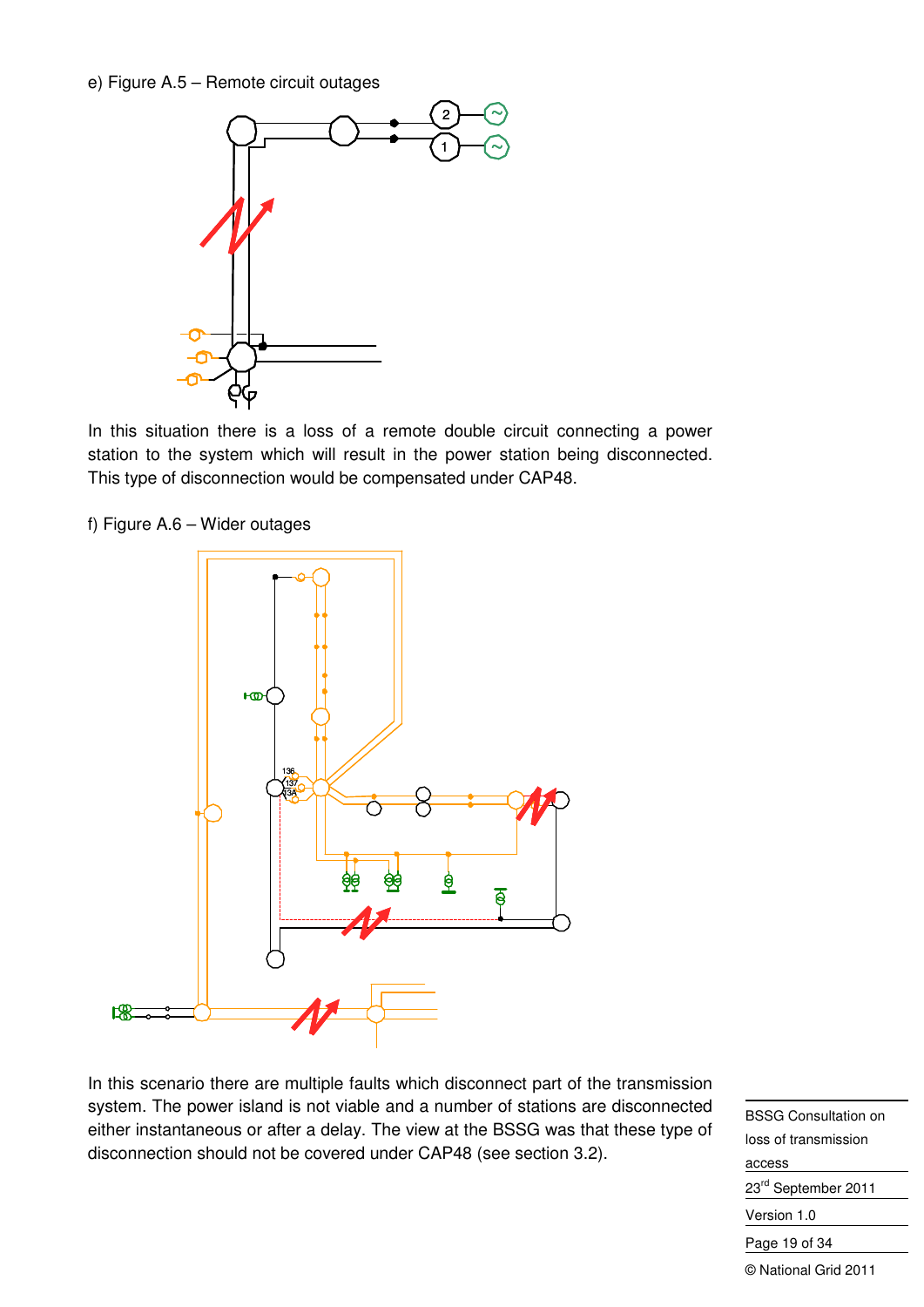#### g) Other disconnections

Other reasons for disconnections may include fault(s) in the proximity (eg Stability / Low Frequency / ROCOF) or switching errors. Compensation under CAP48 would be dependent on the reason for the fault.

> BSSG Consultation on loss of transmission access 23rd September 2011 Version 1.0 Page 20 of 34 © National Grid 2011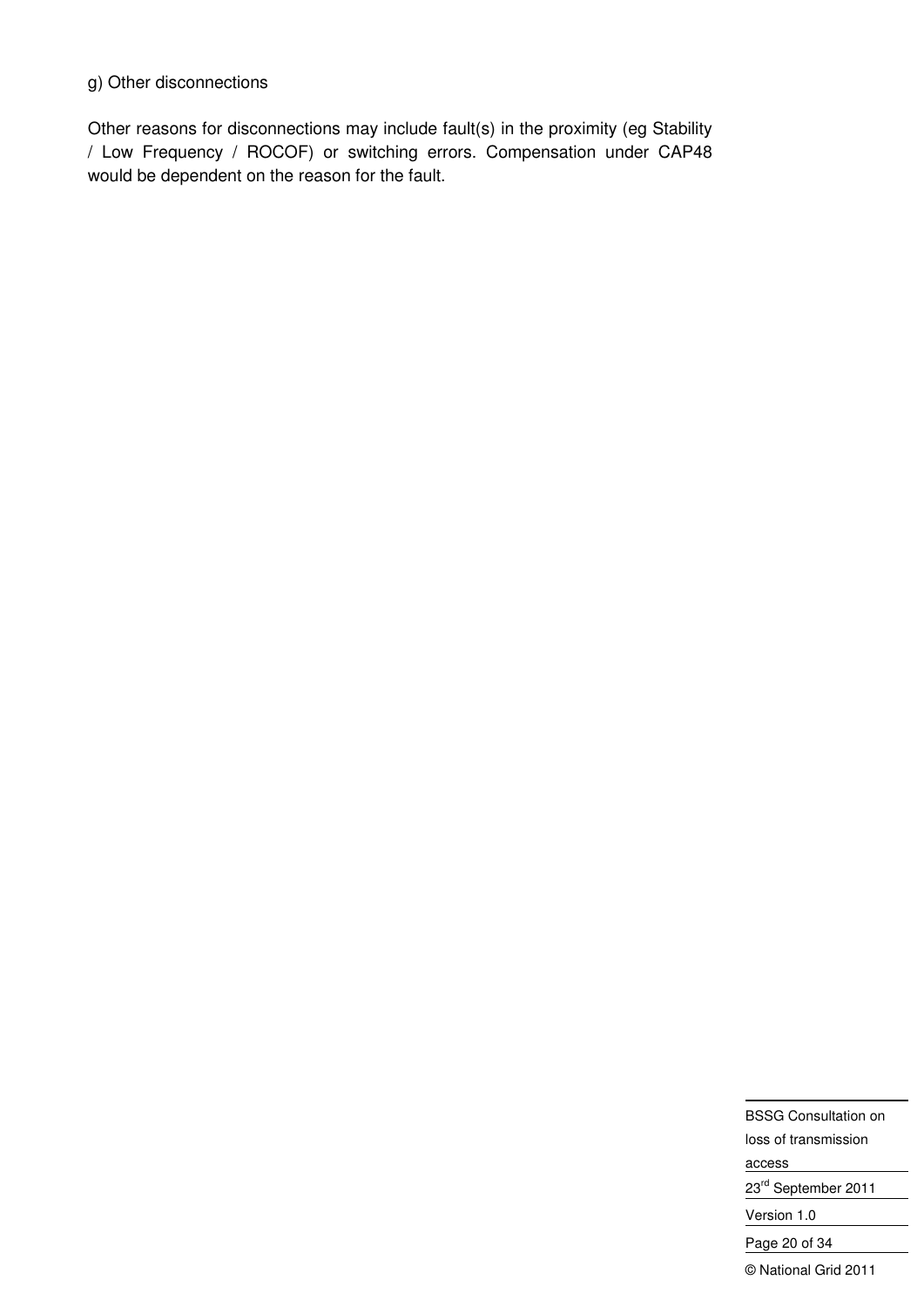## **7 Appendix B Claims received to date**

The table below details the claims paid since the implementation of CAP48 and are listed by descending numerical value. For confidentiality reasons the dates of the incidences below are not detailed. The six claims listed occurred in 2004 (1), 2007 (1), 2008 (1) and 2009 (3).

| Claim | Value (000's) | Duration of loss                                                            | Description                                                                                                                                                          | Type of claim             |
|-------|---------------|-----------------------------------------------------------------------------|----------------------------------------------------------------------------------------------------------------------------------------------------------------------|---------------------------|
| A     | £798          | 4 units for 7<br>settlement<br>periods, 2 units<br>for up to 14<br>days     | Closure of faulty switch<br>resulted<br>trip of<br>two<br>in<br>sections,<br>Busbar<br>first<br>within 3 hours,<br>returned<br>after further<br>second<br>14<br>days | Appendix A -<br>Section b |
| B     | £424          | 3 units for 4<br>settlement<br>periods, 1 unit<br>for additional 13<br>days | Circuit trip resulting in de-<br>synchronization, restriction<br>in output                                                                                           | Appendix A -<br>Section b |
| C     | £190          | 2 units for 11<br>settlement<br>periods                                     | Failure of National Grid<br>fuse<br>owned<br>prevented<br>synchronisation                                                                                            | Appendix A -<br>Section g |
| D     | £89           | settlement<br>4<br>periods                                                  | Fault resulted in loss of<br>system<br>single<br>access,<br>circuit<br>security<br>due<br>to<br>maintenance outage.                                                  | Appendix A -<br>Section d |
| E     | £75           | 4 settlement<br>periods.                                                    | Part paid, loss of supplies<br>to station transformer<br>resulted in de-<br>synchronisation. Second<br>transformer was on<br>maintenance.                            | Appendix A -<br>Section c |
| F     | £8            | 1 settlement<br>period                                                      | Circuit trip resulting in de-<br>synchronisation                                                                                                                     | Appendix A -<br>Section d |
| Total | £1.6m         |                                                                             |                                                                                                                                                                      |                           |

The table below shows claims which have not been paid.

| Claim | Description                                                           |                             |
|-------|-----------------------------------------------------------------------|-----------------------------|
|       |                                                                       |                             |
| G     | Event caused by lightning strike, classed as Force Majeure            | <b>BSSG Consultation on</b> |
| H     | Event caused by multiple blown fuses, some customer owned.            | loss of transmission        |
|       | Claim not paid as it was not clear if the initiating event was solely | access                      |
|       | on the transmission system.                                           | 23rd September 2011         |
|       | Loss of supplies to station transformer followed by operation of      | Version 1.0                 |
|       | station safety system and de-synchronisation. Claim not paid as       | Page 21 of 34               |

## **Table 4**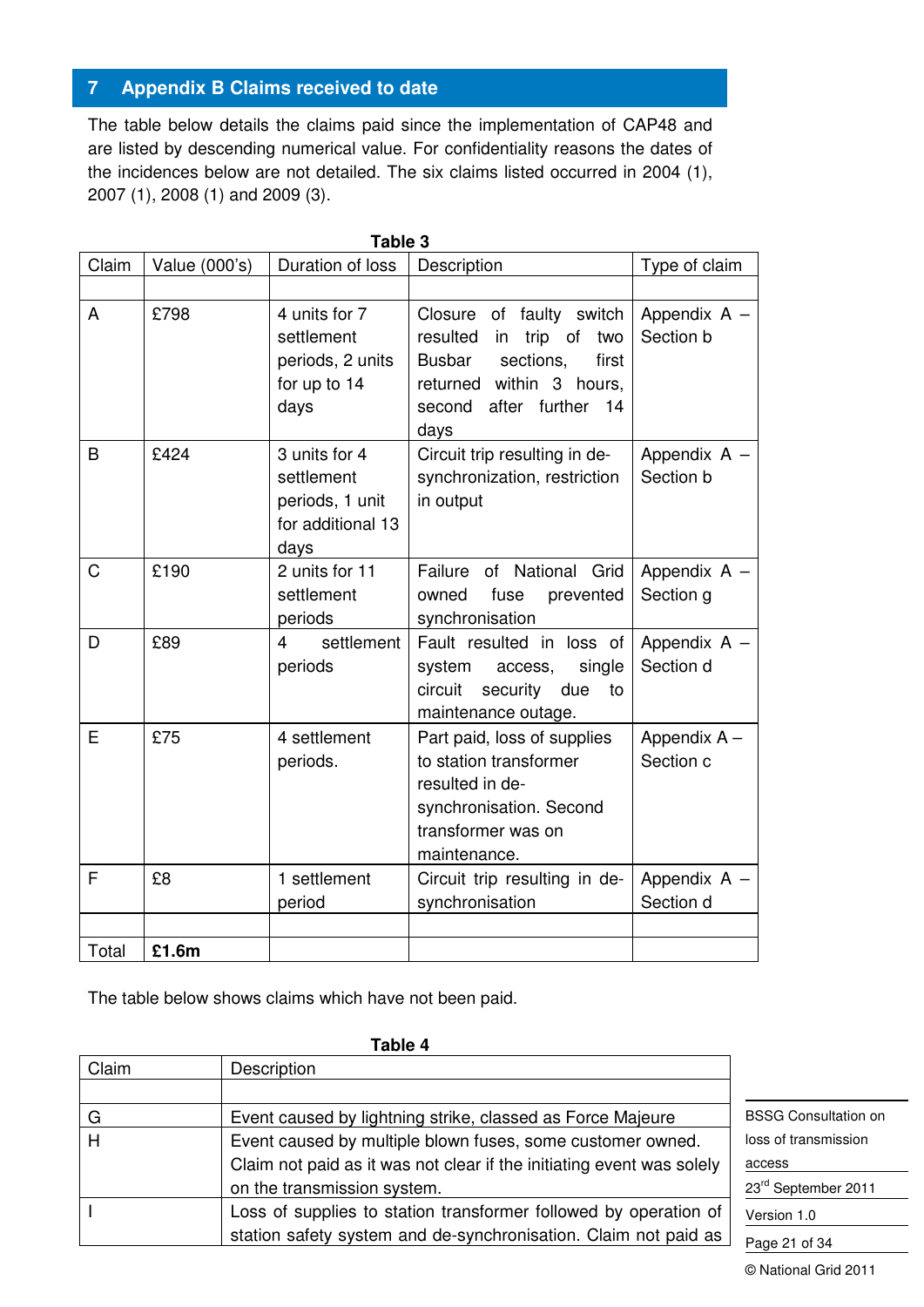| unit had access to the system and a second station transformer |
|----------------------------------------------------------------|
| was available.                                                 |

In addition to the claims above there are some claims yet to be processed, these include 1 planned outage claim and a number of claims for wind farms.

> BSSG Consultation on loss of transmission access 23rd September 2011 Version 1.0 Page 22 of 34 © National Grid 2011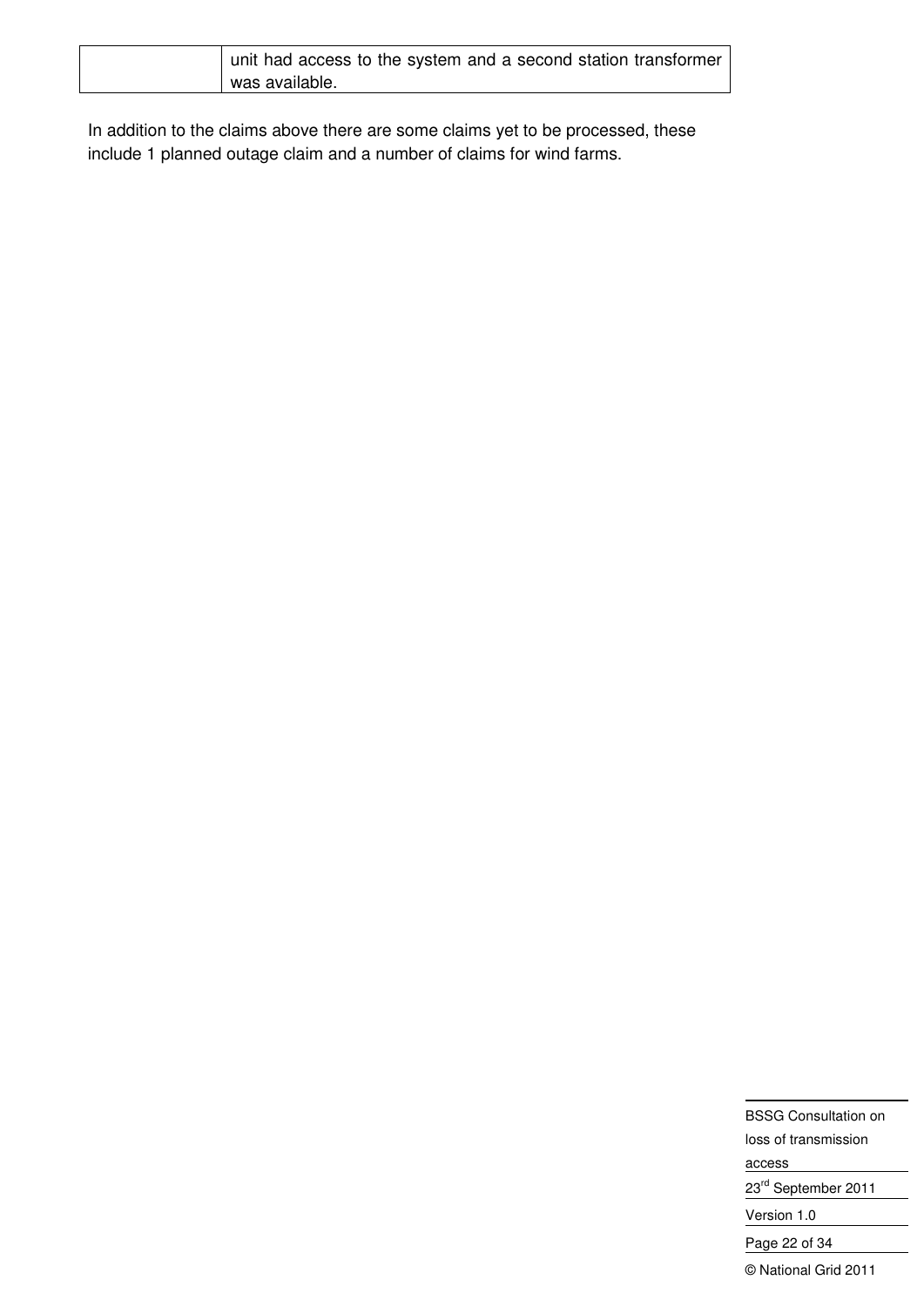## **8 APPENDIX C: Details of CAP48 and CAP144, and other related modifications**

The CUSC modifications summarised in this appendix can be found on http://www.nationalgrid.com/uk/Electricity/Codes/systemcode/amendments/amendment\_archive/.

#### **8.1 CAP43: 'Transmission Access Definition'**

CAP43 was introduced on 1<sup>st</sup> April 2003. This modification clarified the arrangements on generator connection to the Transmission System. It introduced the products Connection Entry Capacity (CEC) and Transmission Entry Capacity (TEC). The proposal sought to provide clear links between the volume of rights held by a generator to access the system and the associated payment from the generator for that right. Whilst CAP43 introduced obligations on generators to purchase and financially commit to CEC and TEC, there was no compensation in place for the loss of access.

## **8.2 CAP48: 'Transmission Access Definition'**

CAP48 (Temporary Physical Disconnection) was implemented on 1<sup>st</sup> April 2004 and defined the compensation which would be payable for the loss of transmission access. This modification was intended to provide compensation for circumstances where an event on the transmission system is the sole cause of a disconnection of a BM Unit. These arrangements are not designed to provide compensation where the User has contributed to the reason for the loss of access. The costs incurred by National Grid are passed through to Users via the TNUoS charges.

If National Grid provides a notice (by 16:00 on day ahead) to a generator that transmission access will be lost, the outage is deemed a planned (notified)<sup>19</sup> outage. For notified outages, a generator is entitled to a refund of the higher of average or actual  $TMUoS<sup>20</sup>$  charges for each day or part day of access loss.

For an unplanned outage (i.e. when no notice has been provided (tripped) or a notice is provided after 16:00 on day ahead), the settlement periods in which the access is not available are compensated at MIP within the first 24 hours, followed by a rebate of TNUoS charges thereafter.

> BSSG Consultation on loss of transmission access 23<sup>rd</sup> September 2011 Version 1.0 Page 23 of 34

-

<sup>&</sup>lt;sup>19</sup> The Grid Code defines "planned" as an outage "coordinated by NGET under OC2". OC2 states that the final plan is issued at 16:00 on the day ahead

 $20$  For a disconnected party in a location with negative TNUoS charges, the refund would be based on the average TNUoS charge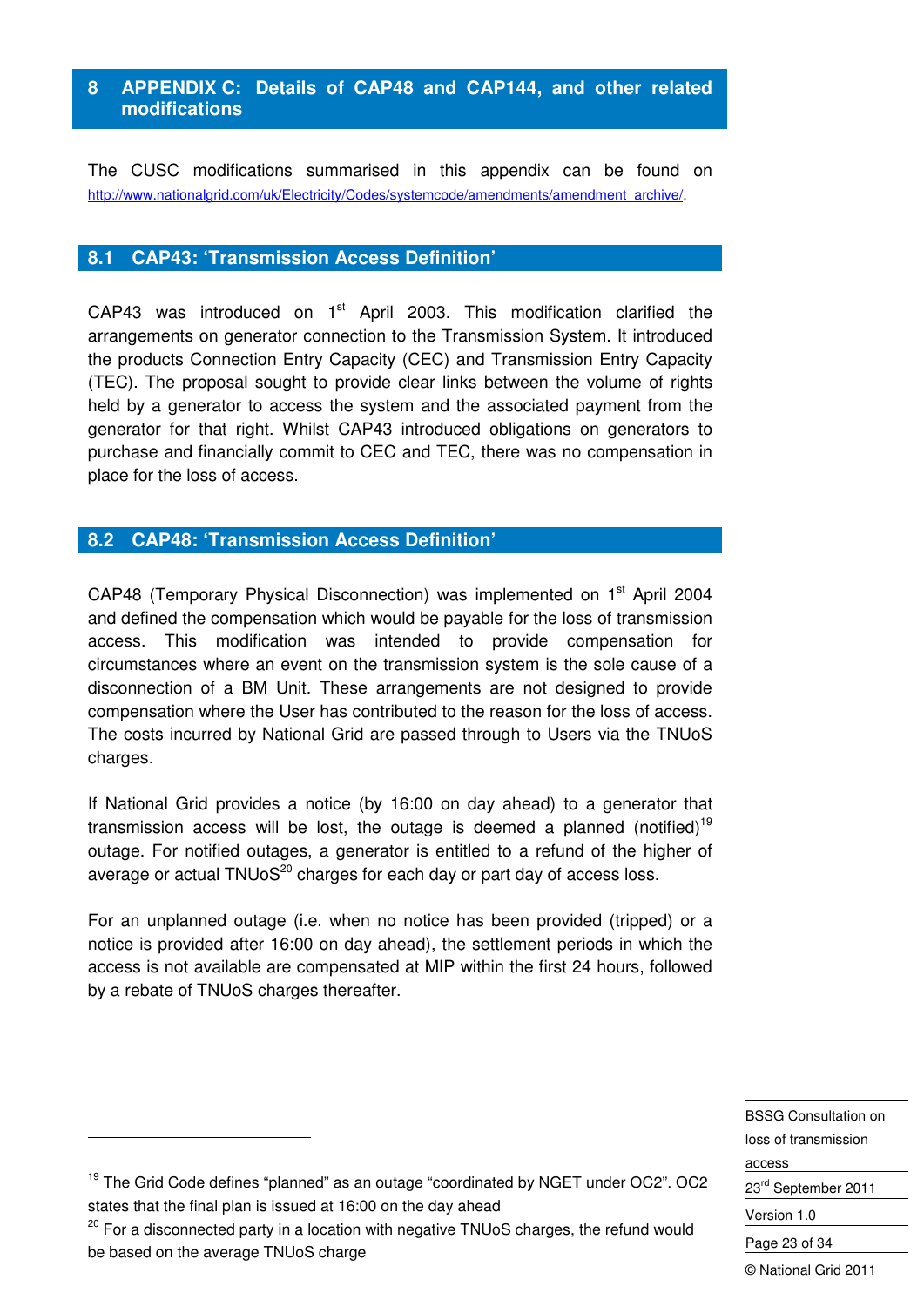### **8.3 CAP70: 'Short Term Firm Access Service'**

CAP70 was implemented on 1 November 2004 and introduced the Short Term Transmission Entry Capacity (STTEC). The STTEC could be purchased by the Users to meet their short term requirements at a premium.

The STTEC Tariff is calculated as:

## **STTEC Tariff (£/kW/Period) = FTGi \* 0.9 \* STTEC Period / 120**

 Where, FT = Final annual TNUoS Tariff expressed in £/kW Gi = Generation zone STTEC Period = A period STTEC applied for in days (28, 35 or 42 days) as defined in Section 11 of the CUSC

The charge is set to zero for generators with negative tariffs.

## **8.4 CAP94: 'Limited Duration Transmission Entry Capacity'**

CAP94 was implemented on 1 April 2006 and introduced the Limited Duration Transmission Entry Capacity (LDTEC) covering longer periods than the STTEC introduced under CAP70.

The LDTEC Tariff for the first 17 weeks is calculated at a higher rate<sup>21</sup> as:

## **LDTEC tariff (£/kW/week) = FTGi \* 0.9 \* 7 / 120**

Where, FT = Final annual TNUoS Tariff expressed in £/kw Gi = Generation zone

The aggregate LDTEC tariff would recover 90% of the annual TNUoS charge. The charge is set to zero for generators with negative tariffs.

#### **8.5 CAP144: 'Emergency Instruction to Emergency De-energise'**

CAP144 (Emergency De-energisation) was implemented on 27 June 2008 and introduced compensation for emergency de-energisation instructions (which are, by definition, unplanned). This modification corrected a defect under CAP48 which did not capture emergency de-energisation instructions. Prior to the implementation of CAP144, emergency de-energisation would have been achieved with a Bid-Offer Acceptance (BOA), potentially at a higher cost than under CAP144.

BSSG Consultation on loss of transmission access 23<sup>rd</sup> September 2011 Version 1.0 Page 24 of 34 © National Grid 2011

-

<sup>&</sup>lt;sup>21</sup> CAP94 also has lower rate tariff for the period after 120 days but the BSSG considered the higher rate tariff to be more relevant for short term access loss.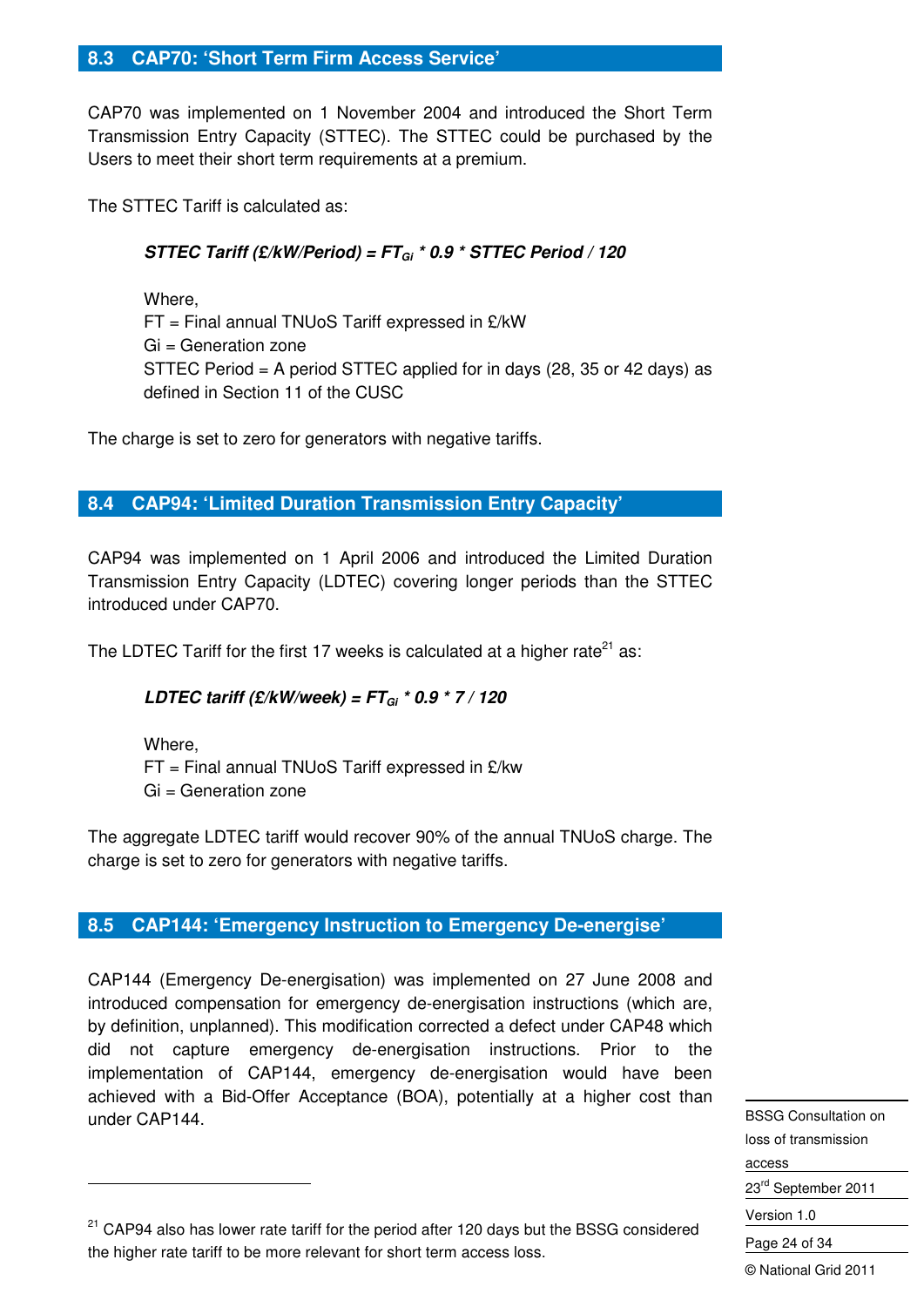Under this modification, the immediate period up to the BM window is compensated at System Buy Price (SBP). Each subsequent period which occurs within the first 24 hours is compensated at Market Index Price (MIP), followed by a rebate of TNUoS charges thereafter.

> BSSG Consultation on loss of transmission access 23rd September 2011 Version 1.0 Page 25 of 34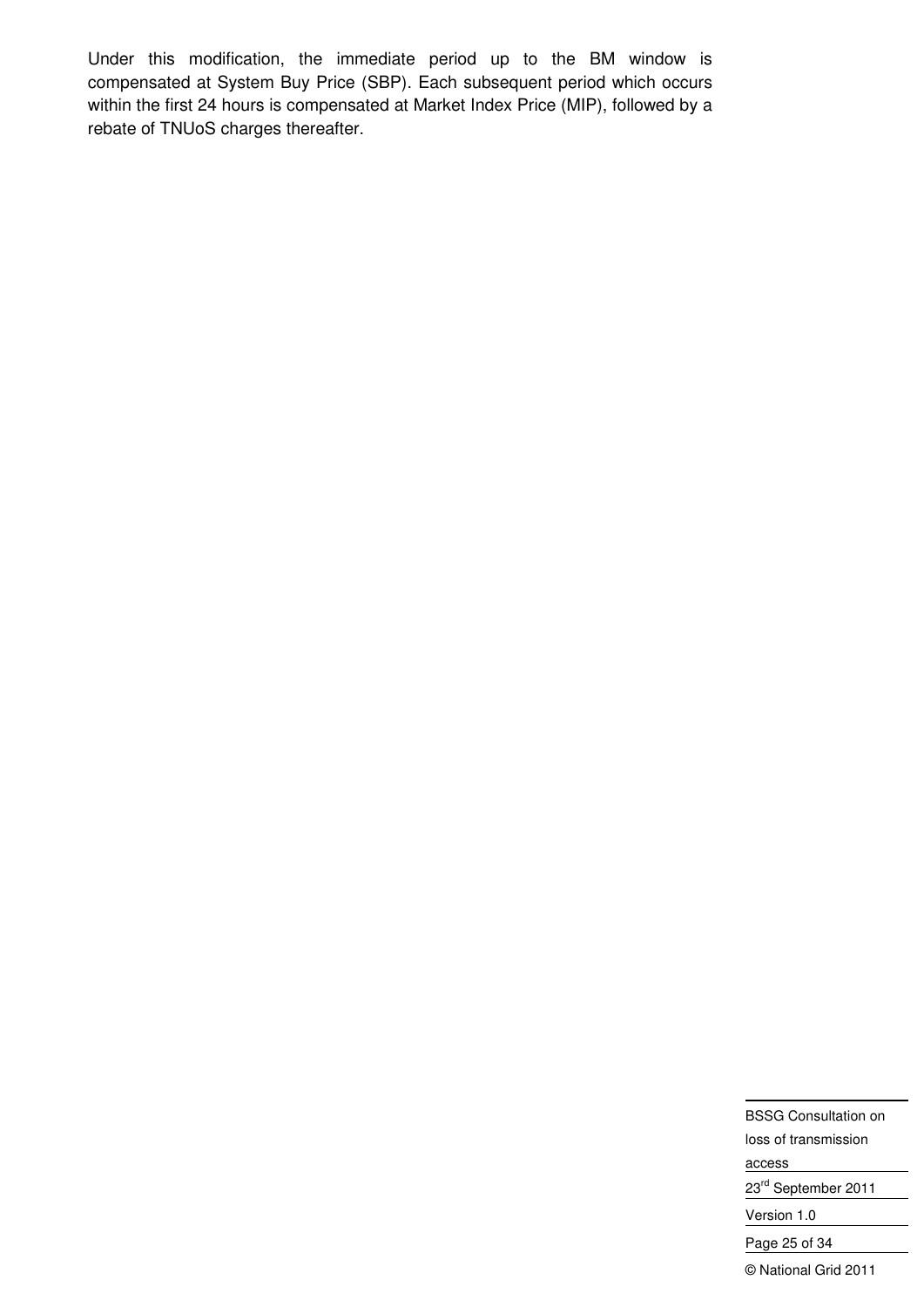CUSC Section 11 defines an **Interruption** as follows:

"where either:-

- (i) solely as a result of **Deenergisation** of **Plant and Apparatus** forming part of the **National Electricity Transmission System**; or
- (ii) in accordance with an **Emergency Deenergisation Instruction**;
	- a) a **BM Unit** comprised in the **User's Equipment** of an **Affected User**  (other than an **Interconnector Owner**) is **Deenergised**; or

b) an **Interconnector** of an **Affected User** who is an **Interconnector Owner** is **Deenergised**; or

c) The **Maximum Export Limit** in respect of the **BM Unit(s)** associated with such **User's Equipment** is zero."

Not all instances of transmission access loss are eligible for compensation. The CUSC Section 11 identifies a number of interruptions as **Allowed Interruptions** that are not eligible for compensation. The CUSC states that:

"An Allowed Interruption shall mean an **Interruption** as a result of any of the following:

a) an **Event** other than an **Event** on the **National Electricity Transmission System**;

b) an event of **Force Majeure** pursuant to Paragraph 6.19 of the **CUSC**;

c) a **Total Shutdown** or **Partial Shutdown**;

d) action taken under the **Fuel Security Code**;

e) **Disconnection** or **Deenergisation** by or at the request of **The Company**  under Section 5 of the **CUSC,** except in the case of an **Emergency Deenergisation Instruction**;

f) the result of a direction of the Authority or **Secretary of State**;

g) tripping of the **User**'s **Circuit Breaker(s)** following receipt of a signal from a **System to Generator Operational Intertripping Scheme** which has been armed in accordance with Paragraph 4.2A.2.1(b).

or if provided for in a **Bilateral Agreement** with the affected **User**;"

An Interruption that is eligible for compensation is defined in CUSC Section 11 as a Relevant Interruption which is:

"an **Interruption** other than an **Allowed Interruption**;"

BSSG Consultation on loss of transmission access 23<sup>rd</sup> September 2011

Version 1.0

Page 26 of 34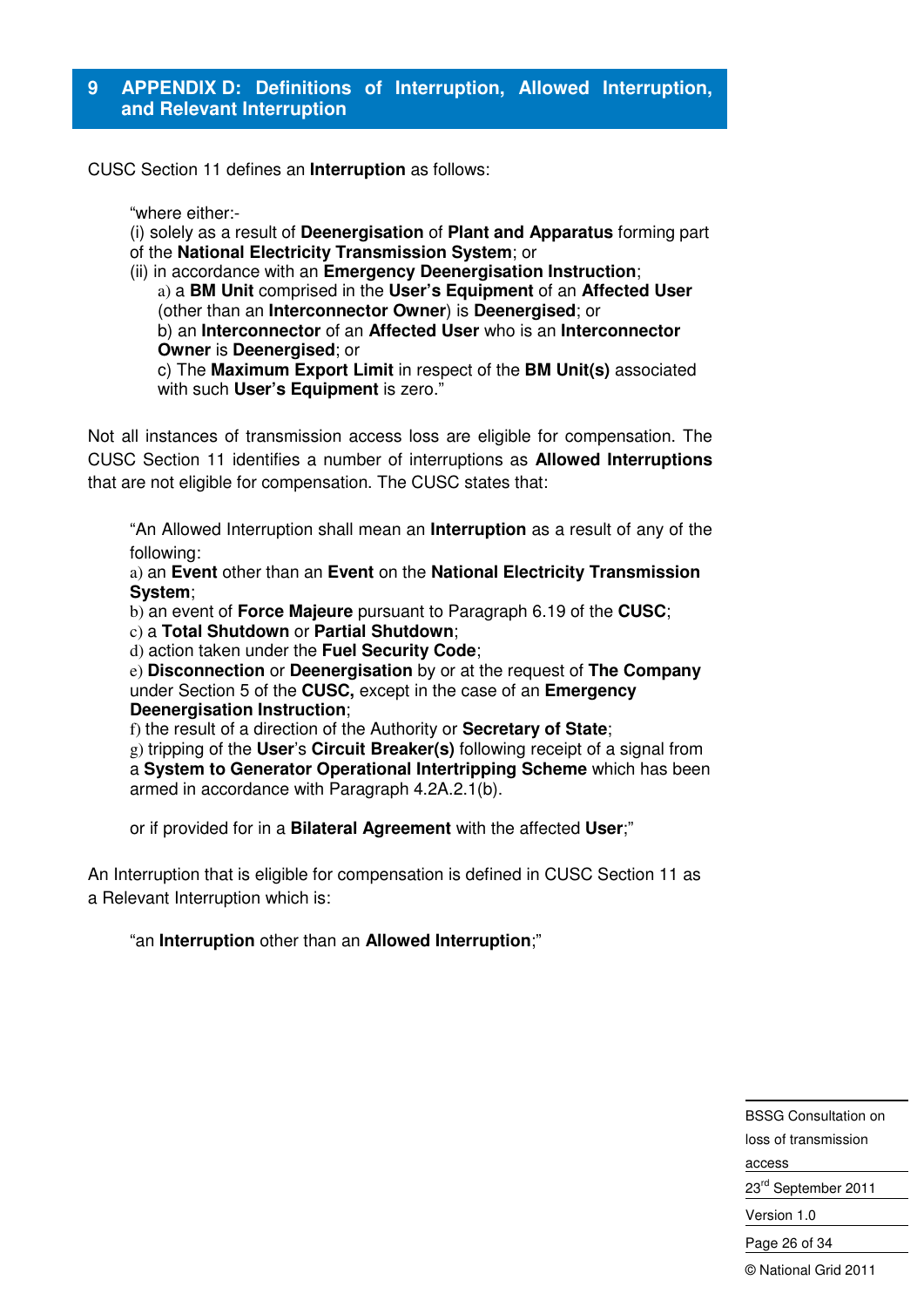#### **10 APPENDIX E: An example showing the effect of potential changes on the compensation levels for loss of transmission access**

This appendix provides details of the compensation calculations behind Table 2 in section 3.3.5; the table summarises an example of a 10 day outage under the current and potential new arrangements. The example is based on the following assumptions:

Affected generation volume: 500MW Duration of access loss:  $1<sup>st</sup> March – 10<sup>th</sup> March 2011 (inclusive)$ TNUoS Tariff: £5/kW (£5000/MW) Market Index Price (MIP): Varies with Settlement Period Additional compensation following period following restoration of access = 3 hours

#### **10.1 Calculation for section 3.3.1**

The initial compensation for both the current and new schemes is derived using the formula (for relevant settlement periods): Affected generation volume / 2 x MIP. Table 5 shows the calculation for each settlement period with the totals showing the compensation values for the initial (total to 24 hours) and new scheme (total to 36 hours).

**Table 5** 

|                        |                   |             | i abie p    |                       |
|------------------------|-------------------|-------------|-------------|-----------------------|
|                        | <b>Settlement</b> |             | Price (MIP) |                       |
| <b>Settlement Date</b> | Period            | <b>Time</b> | £/MWh       | <b>Calculation £*</b> |
| 01/03/2011             | $\mathbf{1}$      | 00:00:00    | 46.53       | £11,633               |
| 01/03/2011             | 2                 | 00:30:00    | 48.61       | £12,153               |
| 01/03/2011             | 3                 | 01:00:00    | 48.59       | £12,148               |
| 01/03/2011             | 4                 | 01:30:00    | 44.93       | £11,233               |
| 01/03/2011             | 5                 | 02:00:00    | 43.35       | £10,838               |
| 01/03/2011             | 6                 | 02:30:00    | 42.8        | £10,700               |
| 01/03/2011             | $\overline{7}$    | 03:00:00    | 41.91       | £10,478               |
| 01/03/2011             | 8                 | 03:30:00    | 41.78       | £10,445               |
| 01/03/2011             | 9                 | 04:00:00    | 41.18       | £10,295               |
| 01/03/2011             | 10                | 04:30:00    | 41.16       | £10,290               |
| 01/03/2011             | 11                | 05:00:00    | 42.95       | £10,738               |
| 01/03/2011             | 12                | 05:30:00    | 42.83       | £10,708               |
| 01/03/2011             | 13                | 06:00:00    | 45.23       | £11,308               |
| 01/03/2011             | 14                | 06:30:00    | 46.16       | £11,540               |
| 01/03/2011             | 15                | 07:00:00    | 51.36       | £12,840               |
| 01/03/2011             | 16                | 07:30:00    | 52.58       | £13,145               |
| 01/03/2011             | 17                | 08:00:00    | 52.88       | £13,220               |
| 01/03/2011             | 18                | 08:30:00    | 53.1        | £13,275               |
| 01/03/2011             | 19                | 09:00:00    | 50.7        | £12,675               |
| 01/03/2011             | 20                | 09:30:00    | 50.59       | £12,648               |
| 01/03/2011             | 21                | 10:00:00    | 50.66       | £12,665               |
| 01/03/2011             | 22                | 10:30:00    | 50.42       | £12,605               |
| 01/03/2011             | 23                | 11:00:00    | 45.17       | £11,293               |
| 01/03/2011             | 24                | 11:30:00    | 45.34       | £11,335               |
| 01/03/2011             | 25                | 12:00:00    | 45.27       | £11,318               |
| 01/03/2011             | 26                | 12:30:00    | 45.16       | £11,290               |

BSSG Consultation on loss of transmission access 23<sup>rd</sup> September 2011 Version 1.0 Page 27 of 34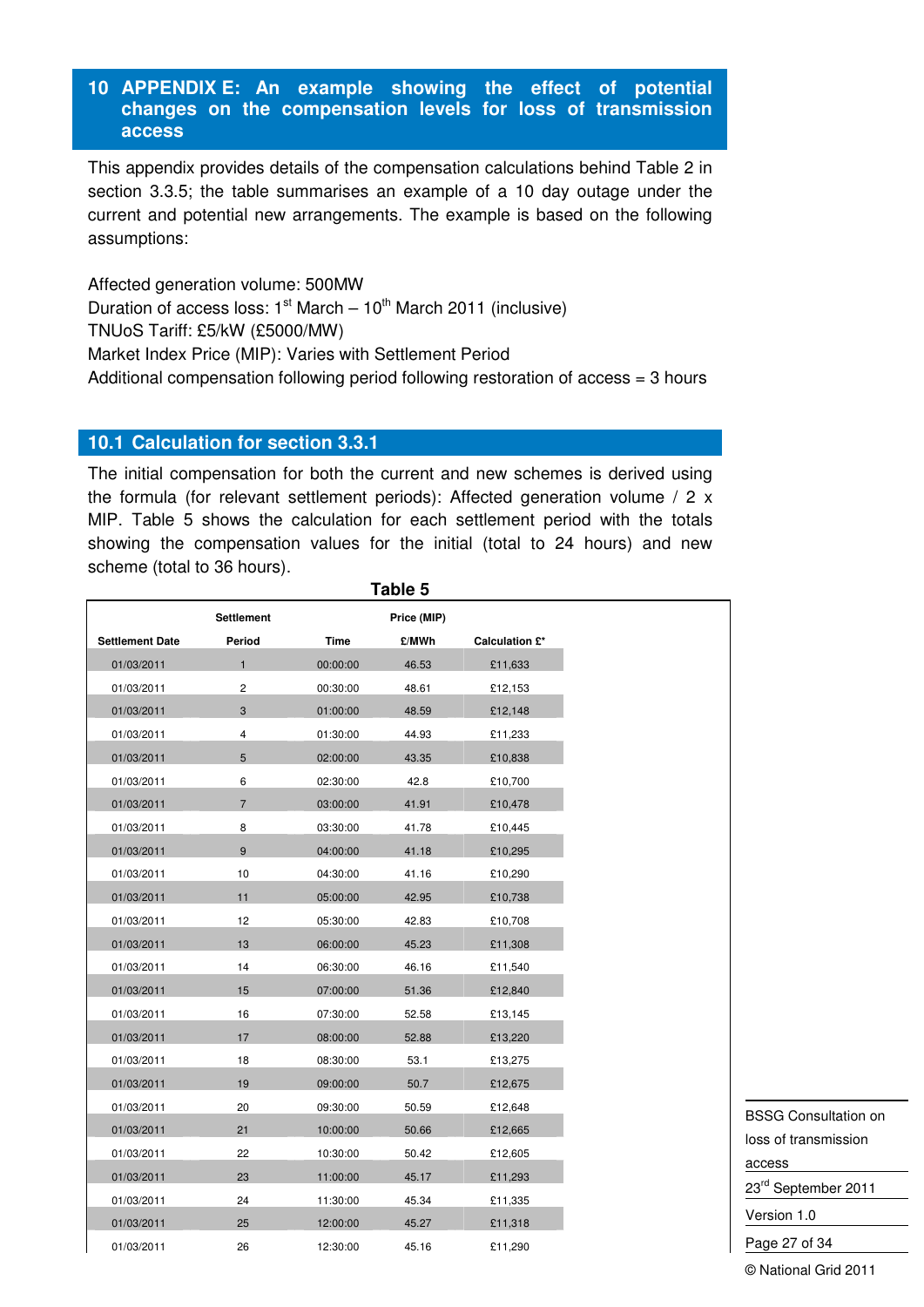|                        | <b>Settlement</b> |          | Price (MIP) |                       |          |           |
|------------------------|-------------------|----------|-------------|-----------------------|----------|-----------|
| <b>Settlement Date</b> | Period            | Time     | £/MWh       | <b>Calculation £*</b> |          |           |
| 01/03/2011             | 27                | 13:00:00 | 44.44       | £11,110               |          |           |
| 01/03/2011             | 28                | 13:30:00 | 43.88       | £10,970               |          |           |
| 01/03/2011             | 29                | 14:00:00 | 44.07       | £11,018               |          |           |
| 01/03/2011             | 30                | 14:30:00 | 43.7        | £10,925               |          |           |
| 01/03/2011             | 31                | 15:00:00 | 46.25       | £11,563               |          |           |
| 01/03/2011             | 32                | 15:30:00 | 46.55       | £11,638               |          |           |
| 01/03/2011             | 33                | 16:00:00 | 45.81       | £11,453               |          |           |
| 01/03/2011             | 34                | 16:30:00 | 49.77       | £12,443               |          |           |
| 01/03/2011             | 35                | 17:00:00 | 56.29       | £14,073               |          |           |
| 01/03/2011             | 36                | 17:30:00 | 60.53       | £15,133               |          |           |
| 01/03/2011             | 37                | 18:00:00 | 65.04       | £16,260               |          |           |
| 01/03/2011             | 38                | 18:30:00 | 65.35       | £16,338               |          |           |
| 01/03/2011             | 39                | 19:00:00 | 59.25       | £14,813               |          |           |
| 01/03/2011             | 40                | 19:30:00 | 53.17       | £13,293               |          |           |
| 01/03/2011             | 41                | 20:00:00 | 52.23       | £13,058               |          |           |
| 01/03/2011             | 42                | 20:30:00 | 51.95       | £12,988               |          |           |
| 01/03/2011             | 43                | 21:00:00 | 47.89       | £11,973               |          |           |
| 01/03/2011             | 44                | 21:30:00 | 47.36       | £11,840               |          |           |
|                        | 45                |          |             |                       |          |           |
| 01/03/2011             |                   | 22:00:00 | 43.55       | £10,888               |          |           |
| 01/03/2011             | 46                | 22:30:00 | 41.9        | £10,475               |          |           |
| 01/03/2011             | 47                | 23:00:00 | 41.13       | £10,283               |          |           |
| 01/03/2011             | 48                | 23:30:00 | 41.23       | £10,308               | £575,645 | (total to |
|                        |                   |          |             |                       |          | 24        |
|                        |                   |          |             |                       |          | hours)    |
| 02/03/2011             | $\mathbf{1}$      | 00:00:00 | 41.92       | £10,480               |          |           |
| 02/03/2011             | 2                 | 00:30:00 | 41.88       | £10,470               |          |           |
| 02/03/2011             | 3                 | 01:00:00 | 41.72       | £10,430               |          |           |
| 02/03/2011             |                   | 01:30:00 | 41.18       | £10,295               |          |           |
| 02/03/2011             | 5                 | 02:00:00 | 40.74       | £10,185               |          |           |
| 02/03/2011             | 6                 | 02:30:00 | 40.73       | £10,183               |          |           |
| 02/03/2011             | $\overline{7}$    | 03:00:00 | 39.57       | £9,893                |          |           |
| 02/03/2011             | 8                 | 03:30:00 | 39.52       | £9,880                |          |           |
| 02/03/2011             | 9                 | 04:00:00 | 39.7        | £9,925                |          |           |
| 02/03/2011             | 10                | 04:30:00 | 39.51       | £9,878                |          |           |
| 02/03/2011             | 11                | 05:00:00 | 40.53       | £10,133               |          |           |
| 02/03/2011             | 12                | 05:30:00 | 40.74       | £10,185               |          |           |
| 02/03/2011             | 13                | 06:00:00 | 42.72       | £10,680               |          |           |
| 02/03/2011             | 14                | 06:30:00 | 43.52       | £10,880               |          |           |
| 02/03/2011             | 15                | 07:00:00 | 52.75       | £13,188               |          |           |
| 02/03/2011             | 16                | 07:30:00 | 51.9        | £12,975               |          |           |
| 02/03/2011             | 17                | 08:00:00 | 51.67       | £12,918               |          |           |
| 02/03/2011             | 18                | 08:30:00 | 51.33       | £12,833               |          |           |
| 02/03/2011             | 19                | 09:00:00 | 52.49       | £13,123               |          |           |
|                        |                   |          |             |                       |          |           |
| 02/03/2011             | 20                | 09:30:00 | 52.94       | £13,235               |          |           |
| 02/03/2011             | 21                | 10:00:00 | 53.25       | £13,313               |          |           |
| 02/03/2011             | 22                | 10:30:00 | 54.55       | £13,638               |          |           |
| 02/03/2011             | 23                | 11:00:00 | 48.93       | £12,233               |          |           |
| 02/03/2011             | 24                | 11:30:00 | 49.56       | £12,390               | £848,983 | (total to |
|                        |                   |          |             |                       |          | 36        |
|                        |                   |          |             |                       |          | hours)    |

BSSG Consultation on loss of transmission access 23<sup>rd</sup> September 2011 Version 1.0 Page 28 of 34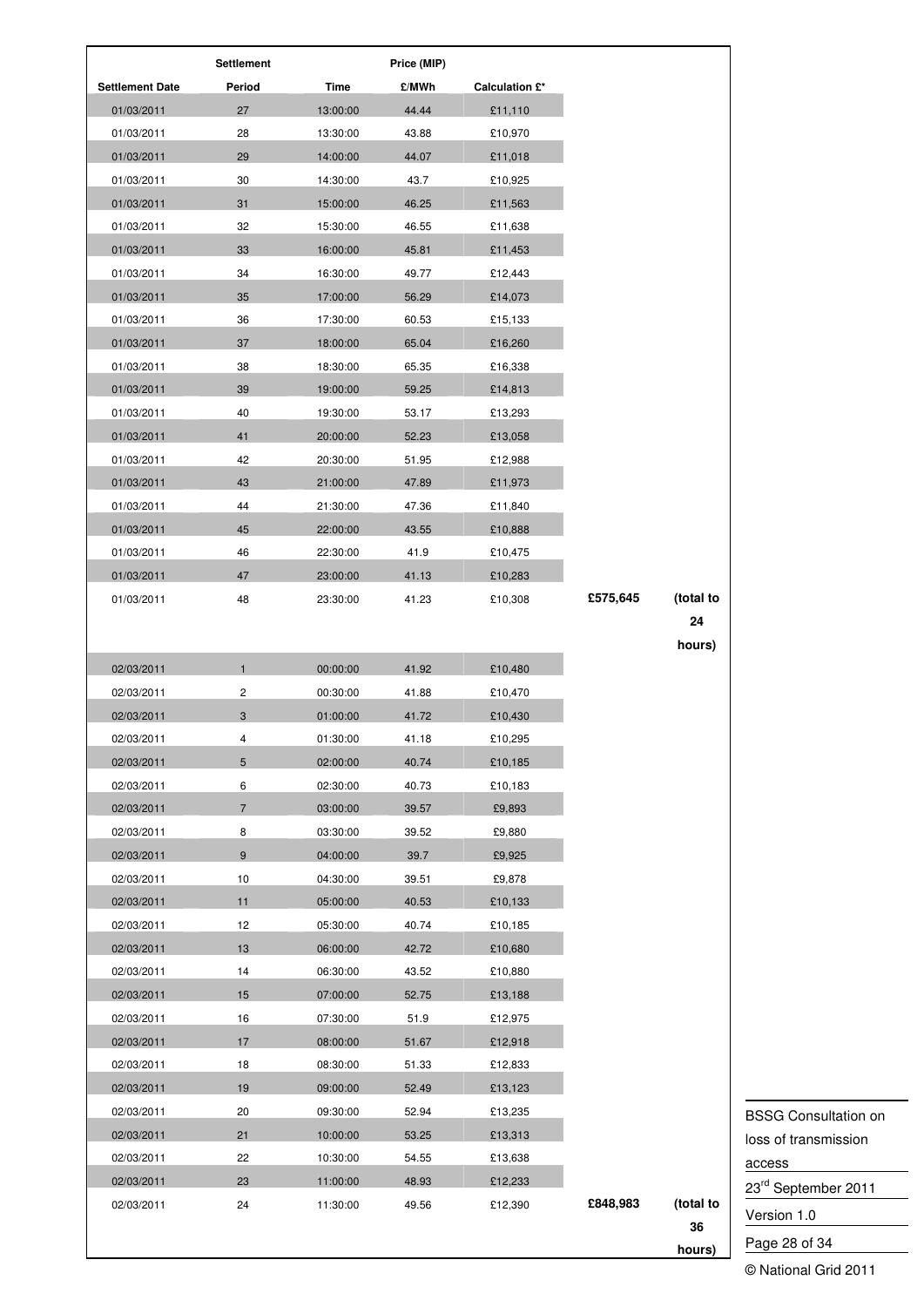## **10.2 Calculation for section 3.3.2**

Under the current scheme, compensation for a day's loss of access (or part day) is equal to the daily TNUoS charge. In this example, the daily charge TNUoS charge is calculated as: affected generation volume (500MW) \* TNUoS Tariff (£5000/MW) /365, which equates to £6,849/day.

For the new scheme, the daily compensation for loss of access is equal to the weekly LDTEC charge / 7. The weekly LDTEC charge is calculated as: weekly LDTEC tariff (£/kW/week) x affected generation volume (500,000kw) where,

Weekly LDTEC tariff  $(E/KW/week) = TNUoS$  Tariff  $(E5/kw) \times 0.9 \times 7/120 = 0.2625$ .

The weekly LDTEC charge is therefore 0.2625 x 500,000 which is equal to £131,250 (£/kW/week). Hence the daily compensation for loss of access is £131,250 / 7 which is equal to £18,750.

Table 4 shows a comparison of the compensation levels, (over the duration of loss of access) for the existing and new scheme.

|        |                | Table 6        |               |        |
|--------|----------------|----------------|---------------|--------|
|        | <b>Current</b> | <b>(TNUoS)</b> | <b>New</b>    | (LDTEC |
|        | <b>Scheme</b>  | based)         | <b>Scheme</b> | based) |
| Day 2  | £6,849         |                | £18,750       |        |
| Day 3  | £6,849         |                | £18,750       |        |
| Day 4  | £6.849         |                | £18,750       |        |
| Day 5  | £6,849         |                | £18,750       |        |
| Day 6  | £6,849         |                | £18,750       |        |
| Day 7  | £6,849         |                | £18,750       |        |
| Day 8  | £6,849         |                | £18,750       |        |
| Day 9  | £6,849         |                | £18,750       |        |
| Day 10 | £6.849         |                | £18.750       |        |
|        |                |                |               |        |
| lTotal | £61,644        |                | £168,750      |        |

## **10.3 Calculation for section 3.3.3**

In the example the access loss is for 10 days, at a rate of  $£100/MW$  for each full week of access loss. The resulting weekly compensation equates to £50,000. No compensation is paid for the remaining 3 days which do not comprise a full week.

## **10.4 Calculation for section 3.3.4**

The formula for the calculation of compensation following restoration of access is the same as the one used for compensation calculation in Section 8.1 of this Appendix i.e.: Affected generation volume (500MW) / 2 x MIP.

Table 5 shows the total compensation for 3 hours following restoration of access (i.e. 6 settlement periods).

BSSG Consultation on loss of transmission access 23<sup>rd</sup> September 2011 Version 1.0

Page 29 of 34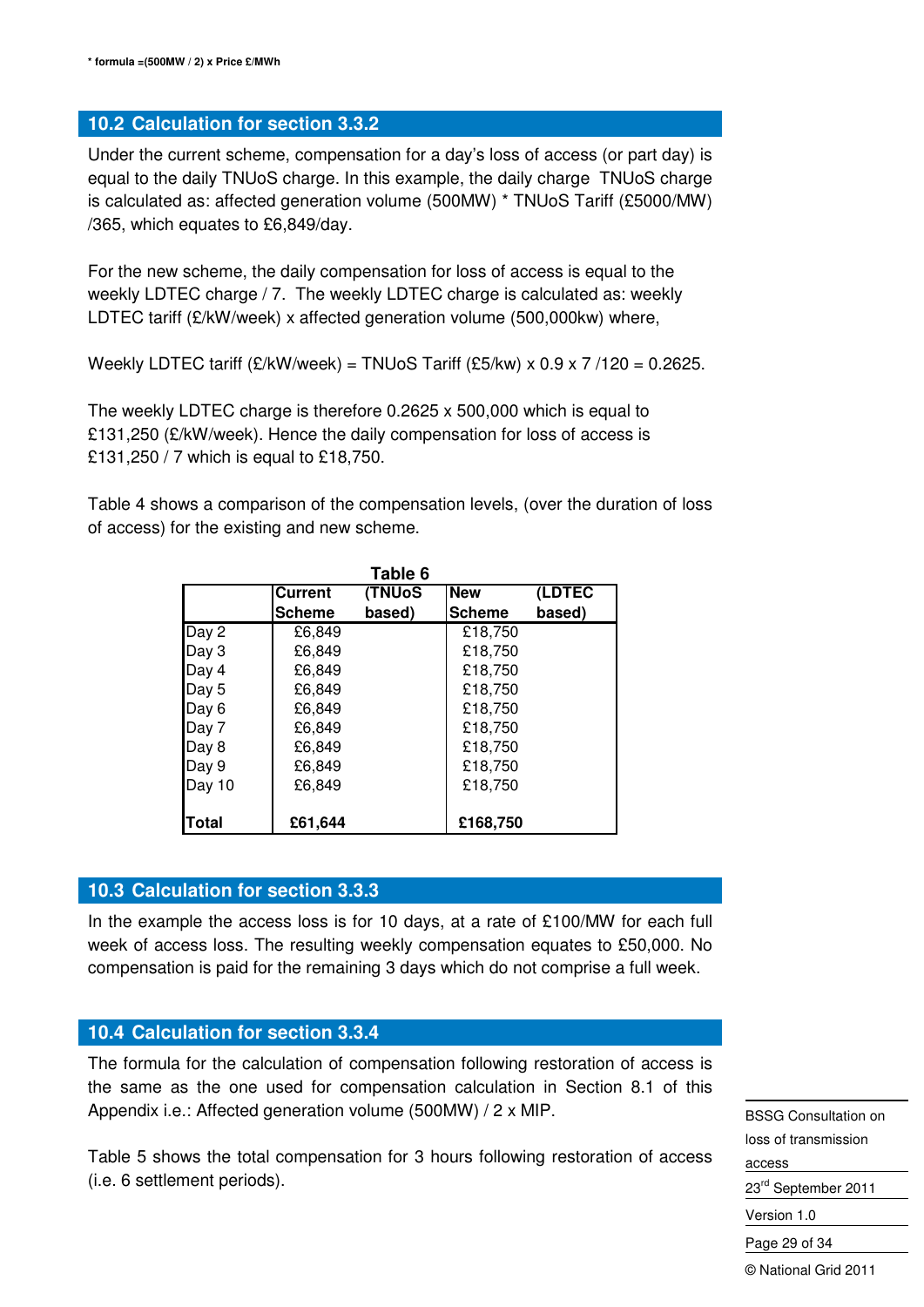|              |         |             | Table 7 |          |                   |                        |
|--------------|---------|-------------|---------|----------|-------------------|------------------------|
|              |         | Calculation | Price   |          | <b>Settlement</b> |                        |
|              |         | £*          | £/MWh   | Time     | Period            | <b>Settlement Date</b> |
|              |         | £11,050     | 44.2    | 00:00:00 |                   | 11/03/2011             |
|              |         | £11,260     | 45.04   | 00:30:00 | 2                 | 11/03/2011             |
|              |         | £10,683     | 42.73   | 01:00:00 | 3                 | 11/03/2011             |
|              |         | £10.645     | 42.58   | 01:30:00 | 4                 | 11/03/2011             |
|              |         | £10,348     | 41.39   | 02:00:00 | 5                 | 11/03/2011             |
| (total for 3 | £64,295 | £10.310     | 41.24   | 02:30:00 | 6                 | 11/03/2011             |
| hours)       |         |             |         |          |                   |                        |

**\* formula =(500MW / 2) x Price £/MWh** 

BSSG Consultation on loss of transmission access 23<sup>rd</sup> September 2011 Version 1.0 Page 30 of 34 © National Grid 2011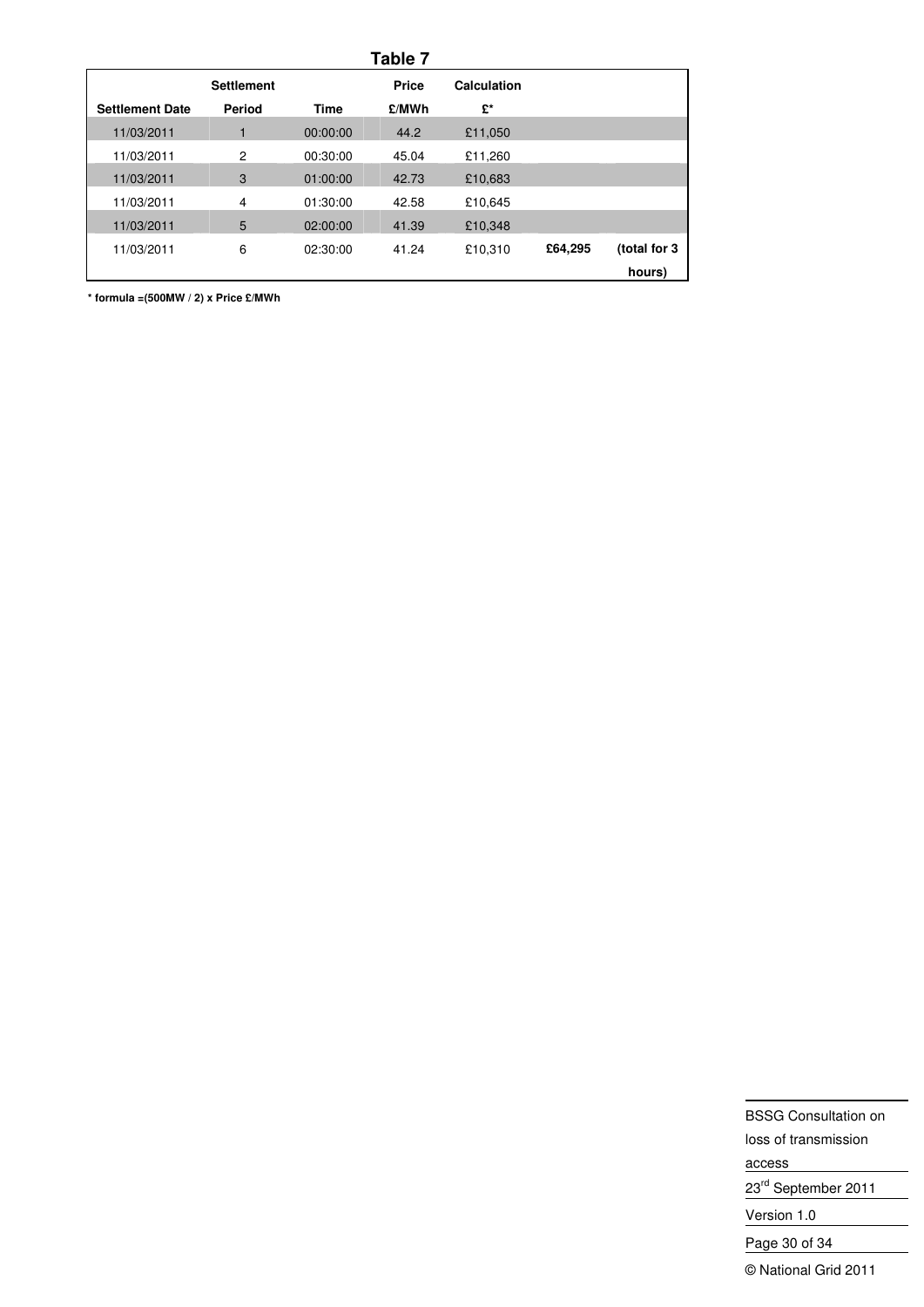## **11 APPENDIX F: Response Proforma**

National Grid invites responses to this consultation by 21<sup>st</sup> October 2011. The responses to specific consultation questions (summarised below) or any other aspect of this consultation can be provided by completing the following proforma.

This proforma is also available as a word document.

Please return the completed proforma to tariq.hakeem@uk.ngrid.com.

| <b>Company Name:</b>         |  |
|------------------------------|--|
| <b>Respondent:</b>           |  |
| <b>Contact Number:</b>       |  |
| Does this response contain   |  |
| confidential information? If |  |
| yes, please specify.         |  |

| <b>No</b>      | Question                                                                                                                                                                                                                                                                                                                                              | <b>Response</b> | <b>Rationale</b> |                                                                                                                      |
|----------------|-------------------------------------------------------------------------------------------------------------------------------------------------------------------------------------------------------------------------------------------------------------------------------------------------------------------------------------------------------|-----------------|------------------|----------------------------------------------------------------------------------------------------------------------|
|                |                                                                                                                                                                                                                                                                                                                                                       | (Y/N)           |                  |                                                                                                                      |
| $\mathbf{1}$   | Do you think Temporary<br><b>Physical Disconnection</b><br>(CAP48) compensation<br>should be aligned with<br><b>Emergency De-</b><br>energisation (CAP144)<br>compensation, such that<br>the compensation up to<br>the BM Window is paid at<br><b>System Buy Price (SBP)</b><br>rather than Market Index<br>Price (MIP)?<br>Do you think the scope of |                 |                  |                                                                                                                      |
| $\overline{2}$ | <b>Temporary Physical</b><br><b>Disconnection</b><br>compensation should be<br>expanded to include<br>situations where<br>disconnection is, in part,<br>down to a users internal<br>station configuration?<br>Please provide rationale.                                                                                                               |                 |                  |                                                                                                                      |
| 3              | Do you think islanding<br>impacting multiple sites at<br>different geographical<br>locations, when a partial<br>system shutdown has not<br>been declared should be                                                                                                                                                                                    |                 |                  | <b>BSSG Consultation on</b><br>loss of transmission<br>access<br>23rd September 2011<br>Version 1.0<br>Page 31 of 34 |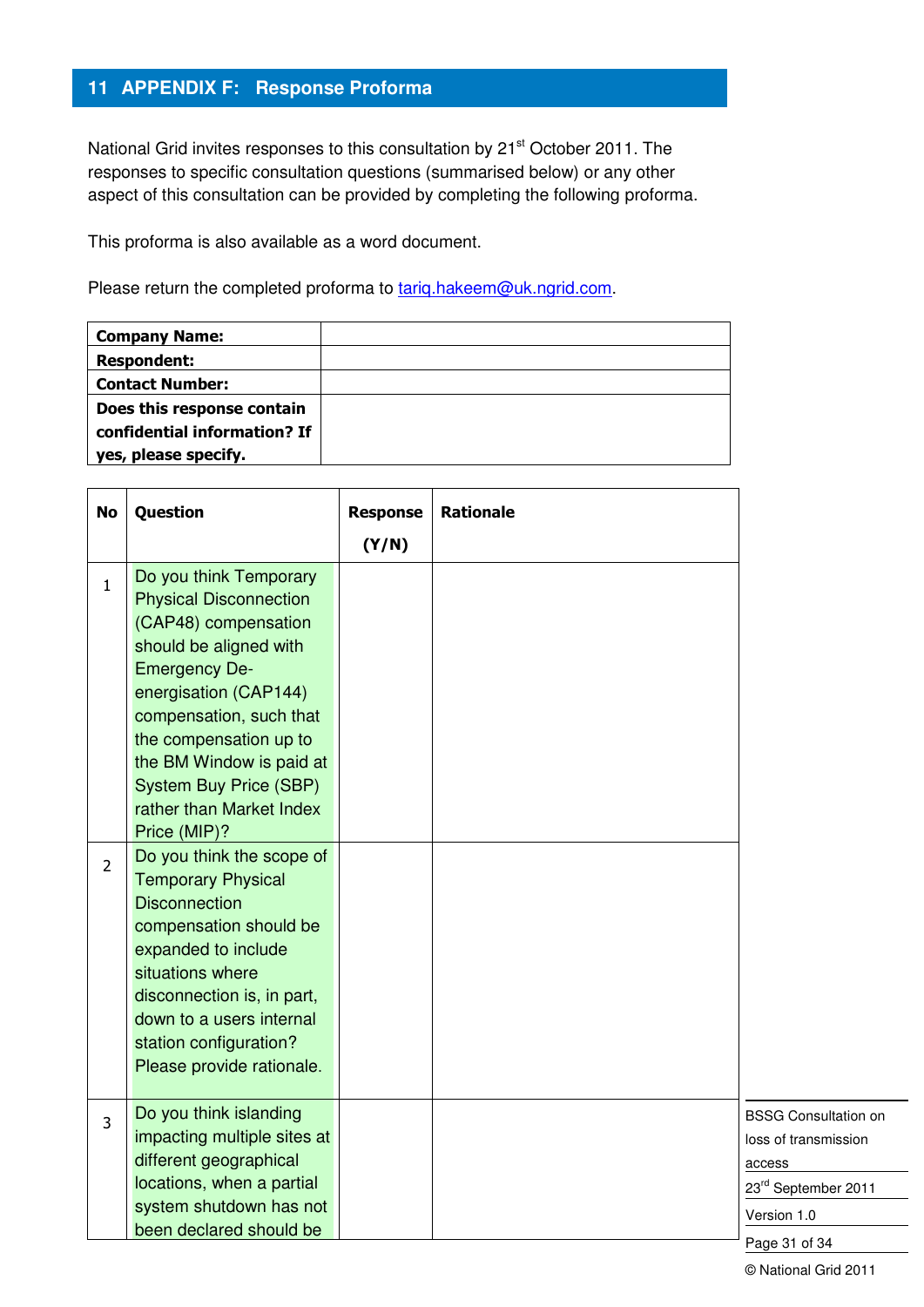| <b>No</b>      | Question                                                                                                                                                                                         | <b>Response</b> | <b>Rationale</b> |                                                                                       |
|----------------|--------------------------------------------------------------------------------------------------------------------------------------------------------------------------------------------------|-----------------|------------------|---------------------------------------------------------------------------------------|
|                | excluded from loss of<br>access compensation?<br>Please provide rationale.                                                                                                                       | (Y/N)           |                  |                                                                                       |
| $\overline{4}$ | Do you think an initial<br>compensation period of<br>up to 24 hours for<br>transmission access loss<br>is sufficient? Please<br>provide rationale.                                               |                 |                  |                                                                                       |
| 5              | Do you think an initial<br>compensation period of<br>up to 36 hours for<br>transmission access loss<br>would be more<br>appropriate? Please<br>provide rationale.                                |                 |                  |                                                                                       |
| 6              | Do you think an<br>additional compensation<br>period following<br>restoration of<br>transmission access is<br>appropriate? Please<br>provide rationale.                                          |                 |                  |                                                                                       |
| $\overline{7}$ | Do you think the<br>additional period should<br>be technology or non-<br>technology specific (e.g.<br>same compensation<br>periods for wind and<br>nuclear plants)? Please<br>provide rationale. |                 |                  |                                                                                       |
| 8              | Do you think that the<br>current compensation<br>based on the higher of<br>average or actual TNUoS<br>charges is appropriate?<br>Please provide rationale.                                       |                 |                  | <b>BSSG Consultation on</b>                                                           |
| $\overline{9}$ | Do you think that the<br>compensation for access<br>loss should be based on<br><b>Limited Duration</b><br><b>Transmission Entry</b>                                                              |                 |                  | loss of transmission<br>access<br>23rd September 2011<br>Version 1.0<br>Page 32 of 34 |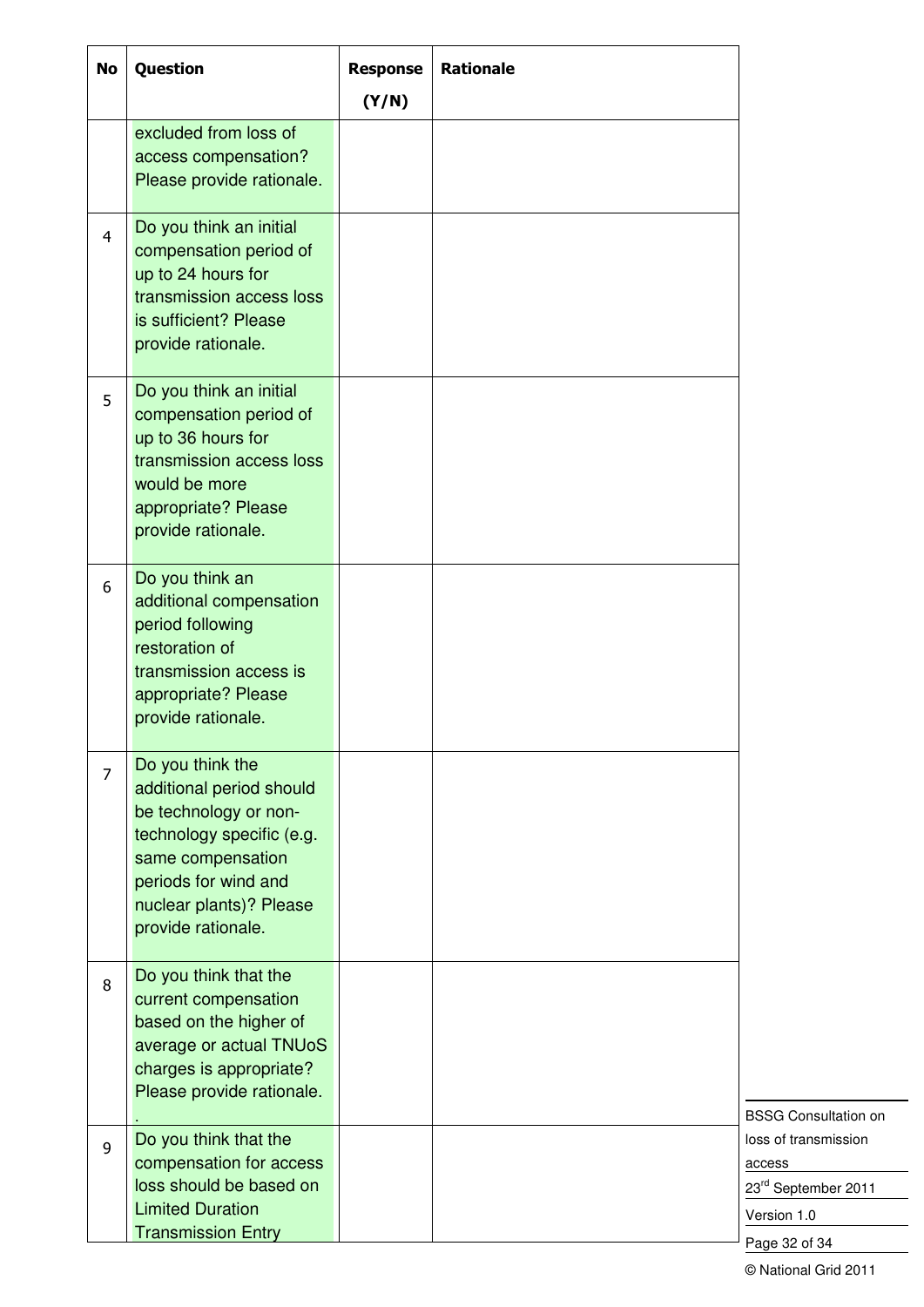| <b>No</b> | Question                                                                                                                                                                                                                                                                                                                                                                         | <b>Response</b> | <b>Rationale</b> |                                                                                                                      |
|-----------|----------------------------------------------------------------------------------------------------------------------------------------------------------------------------------------------------------------------------------------------------------------------------------------------------------------------------------------------------------------------------------|-----------------|------------------|----------------------------------------------------------------------------------------------------------------------|
|           | Capacity (LDTEC) rather<br>than the TNUoS rate?<br>Please provide rationale.                                                                                                                                                                                                                                                                                                     | (Y/N)           |                  |                                                                                                                      |
| 10        | Do you think that<br>additional compensation<br>for loss of access (e.g.<br>flat weekly rate) should<br>be paid over and above<br>the existing<br>compensation levels?<br>Please provide rationale.                                                                                                                                                                              |                 |                  |                                                                                                                      |
| 11        | a) Do you think that<br>100/MW/Week for each<br>full 7 day period of<br>access loss is<br>appropriate?<br>b) Do you think that the<br>compensation rate in Q11<br>(a) should be limited to 4<br>weeks?<br>c) Do you feel other<br>values/timescales (other<br>than those in mentioned<br>in questions 11a and<br>11b) would be more<br>appropriate? Please<br>provide rationale. |                 |                  |                                                                                                                      |
| 12        | Do you think that<br><b>Transmission Owners</b><br>and System Operators<br>should be incentivised to<br>minimise loss of<br>transmission access and<br>associated costs? Please<br>provide rationale.                                                                                                                                                                            |                 |                  |                                                                                                                      |
| 13        | a) Do you think that users<br>should be required to<br>raise claims within 30<br>days (or other period) of<br>an incident?<br>b) Do you think a body<br>other than National Grid<br>would be more<br>appropriate to determine                                                                                                                                                    |                 |                  | <b>BSSG Consultation on</b><br>loss of transmission<br>access<br>23rd September 2011<br>Version 1.0<br>Page 33 of 34 |